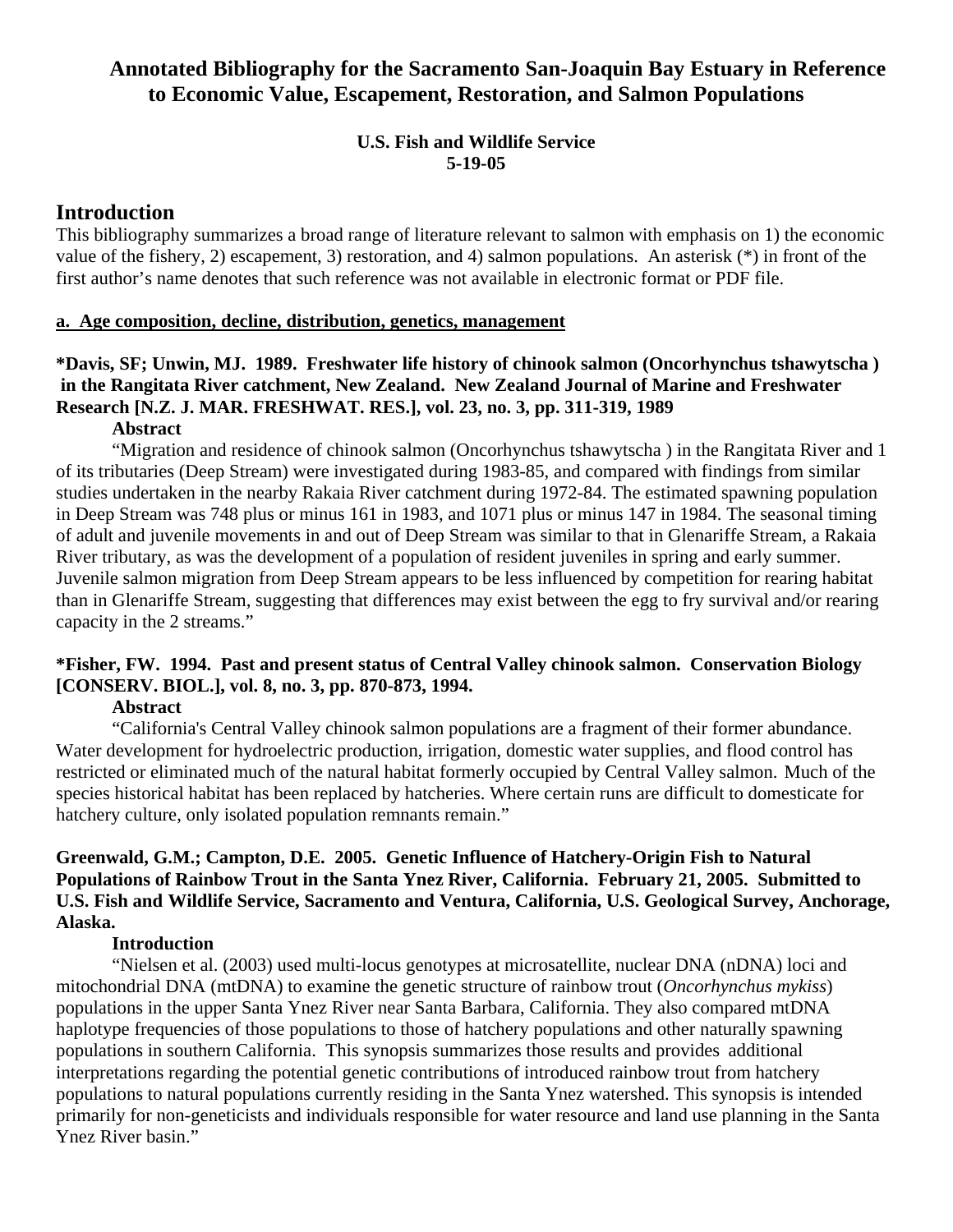#### **\*Healey, MC. 1994. Variation in the life history characteristics of chinook salmon and its relevance to conservation of the Sacramento winter run of Chinook salmon. Conservation Biology [CONSERV. BIOL.], vol. 8, no. 3, pp. 876-877, 1994.**

#### **Abstract**

 "The highly variable life history of chinook salmon contributes to both the species' resilience and its apparent sensitivity to disturbance. Variation in chinook can be characterized on scales ranging from the geographic range of the species to variation within populations. Over its geographic range chinook are found in two primary forms, stream-type and ocean-type. Each form is widely distributed and is characterized by a different suite of life history characteristics including smolt age, oceanic distribution, run timing, spawning location, age at maturity, and fecundity. Winter run chinook in the Sacramento River appear to have characteristics intermediate between the two widely distributed forms and may represent a third successful suite of life history characteristics, albeit confined to a single river system. Within and among populations of each of these individual forms there is variation in adult and juvenile habitat use, migratory behavior, fecundity, and age at maturity."

# **\*Heath, DD; Rankin, L; Bryden, CA; Heath, JW; Shrimpton, JM. 2002. Heritability and Ychromosome influence in the jack male life history of chinook salmon (Oncorhynchus tshawytscha). Heredity [Heredity]. Vol. 89, no. 4, pp. 311-317. Oct 2002.**

#### **Abstract**

 "Jacking in chinook salmon (Oncorhynchus tshawytscha) is an alternative reproductive strategy in which males sexually mature at least 1 year before other members of their year class. We characterize the genetic component of this reproductive strategy using two approaches; hormonal phenotypic sex manipulation, and a half-sib breeding experiment. We `masculinized' chinook salmon larvae with testosterone, reared them to first maturation, identified jacks and immature males based on phenotype, and genotyped all fish as male (`XY') or female (`XX' using PCR-based Y-chromosome markers. The XY males had a much higher incidence of jacking than the XX males (30.8% vs 9.9%). There was no difference in body weight, gonad weight, and plasma concentrations of testosterone and 17 beta -estradiol between the two jack genotypes, although XY jacks did have a higher gonadosomatic index (GSI) than XX jacks. In the second experiment, we bred chinook salmon in two modified half-sib mating designs, and scored the number of jacks and immature fish at first maturation. Heritability of jacking was estimated using two ANOVA models: dams nested within sires, and sires nested within dams with one-half of the half-sib families common to the two models. The sire component of the additive genetic variance yielded a high heritability estimate and was significantly higher than the dam component (h super(2) sub(sire) = 0.62 plus or minus 0.21; h super(2) sub(dam) = -0.14 plus or minus 0.12). Our experiments both indicated a strong sex-linked component (Y-chromosome) to jacking in chinook salmon, although evidence for at least some autosomal contribution was also observed."

## **\*Kinnison, MT; Hendry, AP; Quinn, TP; Unwin, MJ. 2001. Migratory costs and the evolution of egg size and number in introduced and indigenous salmon populations. Evolution [Evolution]. Vol. 55, no. 8, pp. 1656-1667. 2001.**

#### **Abstract**

 "The trade-off between reproductive investment and migration should be an important factor shaping the evolution of life-history traits among populations following their radiation into habitats with different migratory costs and benefits. An experimentally induced difference in migratory rigor for families of chinook salmon (Oncorhynchus tshawytscha), of approximately 86 km and 413 m elevation, exacted a cost to somatic energy reserves ( similar to 17% reduction in metabolizable mass) and ovarian investment (13.7% reduction in ovarian mass). This cost was associated with a reduction in egg size and paralleled the phenotypic pattern of divergence between two introduced New Zealand populations of common origin, presently breeding at sites with different migration distances. The genetic pattern of divergence of these same populations, detected under common rearing, was consistent with compensation for migratory costs (the population that migrates farther invested more in ovarian mass), but egg number more than egg size was associated with this evolution. These evolutionary patterns are consistent with what is known of the inheritance of these traits and with trade-offs and constraints favoring initial evolution in offspring number over offspring size. Analysis of egg number-size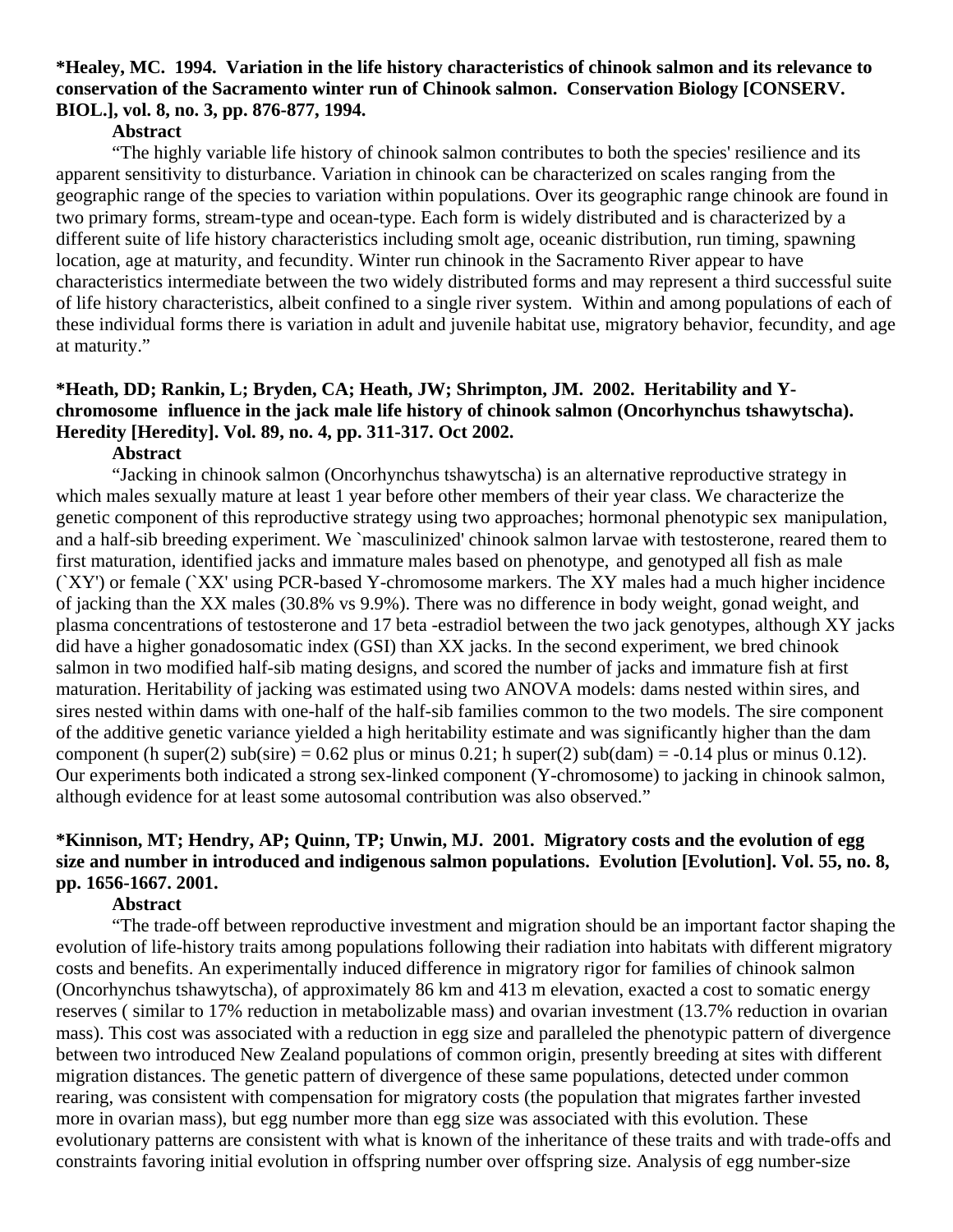patterns of other Pacific salmon populations in their native range supported the hypothesis that migration strongly influences patterns of reproductive allocation, favoring a higher ratio of egg number to egg size with greater migration distance."

# **\*Kope, RG. 1988. Analysis of factors influencing the population dynamics of Chinook salmon, Oncorhynchus tshawytscha, in central California. DISS. ABST. INT. PT. B - SCI. & ENG. Vol. 49, no. 4, 122 pp. Oct 1988.**

### **Abstract**

 "The work presented here is organized into three papers. The first of these adapts the techniques of separable virtual population analysis to the complex life-history of chinook salmon. The model is then used to estimate historic realized fishing effort, and age-specific vulnerabilities for the commercial and sport fisheries in the ocean, and the age-specific probabilities of spawning from estimated recoveries of marked salmon reared in hatcheries. The second paper develops a theory for obtaining estimates of recruitment, or year-class strength, by deconvolution of abundance data. The theory is applied to commercial catch, sport catch and spawning escapement data from the period 1962 through 1986 to obtain recruitment estimates for the central California stock of chinook salmon. The accuracy of these estimates is then evaluated through Monte Carlo simulations. The third paper uses recruitment estimates obtained by deconvolution of the commercial and sport catches, total spawning escapement, and spawning escapement for individual streams for correlation analysis of environmental effects on recruitment. Correlations are calculated between abundance indices and the recruitment estimates, and environmental variables that could potentially affect both the freshwater and marine phases of salmon life-history, and the resulting patterns of correlations are compared with the results reported in previous studies. (DBO)"

## **Kutkuhn, J.H. 1963. Estimating Absolute Age composition of California salmon Landings. Fish Bulletin No. 120. California Department of Fish and Game.**

 Discusses the following; limitations of the processed data, the drawing of the sample, distribution of landings and sampling effort, access to individual catches: choice of vessel, consolidating raw data, age determination, definition of the parent population, age structure estimates: port-month landings, two-phase sampling for stratification, age sample size for a fixed length sample, two-phase vesus simple random sampling with varying age, sample costs, and estimating over-all age composition.

# **National Marine Fisheries Service. 1998. factors Contributing to the Decline of Chinook Salmon: an Addendum to the 1996 West Coast Steelhead Factors for Decline Report. National Marine Fisheries Service. Portland OR. June 1998.**

#### **Quote from the Purpose of the Report**

 **"**The purpose of this report is to compile and present available scientific information with respect to the factors of decline for west coast chinook salmon. The information contained in this report was presented to NMFS in response to requests for information relevant to completing the status review for chinook salmon, and has been sorted and reorganized in order to combine information on the factors for decline for west coast chinook salmon."

# **Nielsen, J.L.; Zimmerman, C.E.; Olsen, J.B.; Wiacek, T.C.; Kretschmer, E.J.; Greenwald,G.M.; Wenburg, J.K. 2001. Population Genetic Structure of Santa Ynez Rainbow Trout - Based on Microsatellite and mtDMA Analyses. Submitted to U.S. Fish and Wildlife Service, Sacramento, California.**

#### **Introduction**

 "Anadromous *O. mykiss* (steelhead) at the southern extent of their range occurred historically in streams flowing from San Francisco Bay (Gall et al. 1990) to the Baja California peninsula (Behnke 2002). Urban development and habitat modifications due to high freshwater demands for human consumption have greatly limited the distribution of anadromous steelhead throughout this area. Central and southern California *O. mykiss*  are characterized by highly flexible life history strategies (Shapovalov and Taft 1954), and previous genetic studies (Gall et al. 1990; Nielsen et al. 1997a) suggest that isolated freshwater habitats may contain relic, non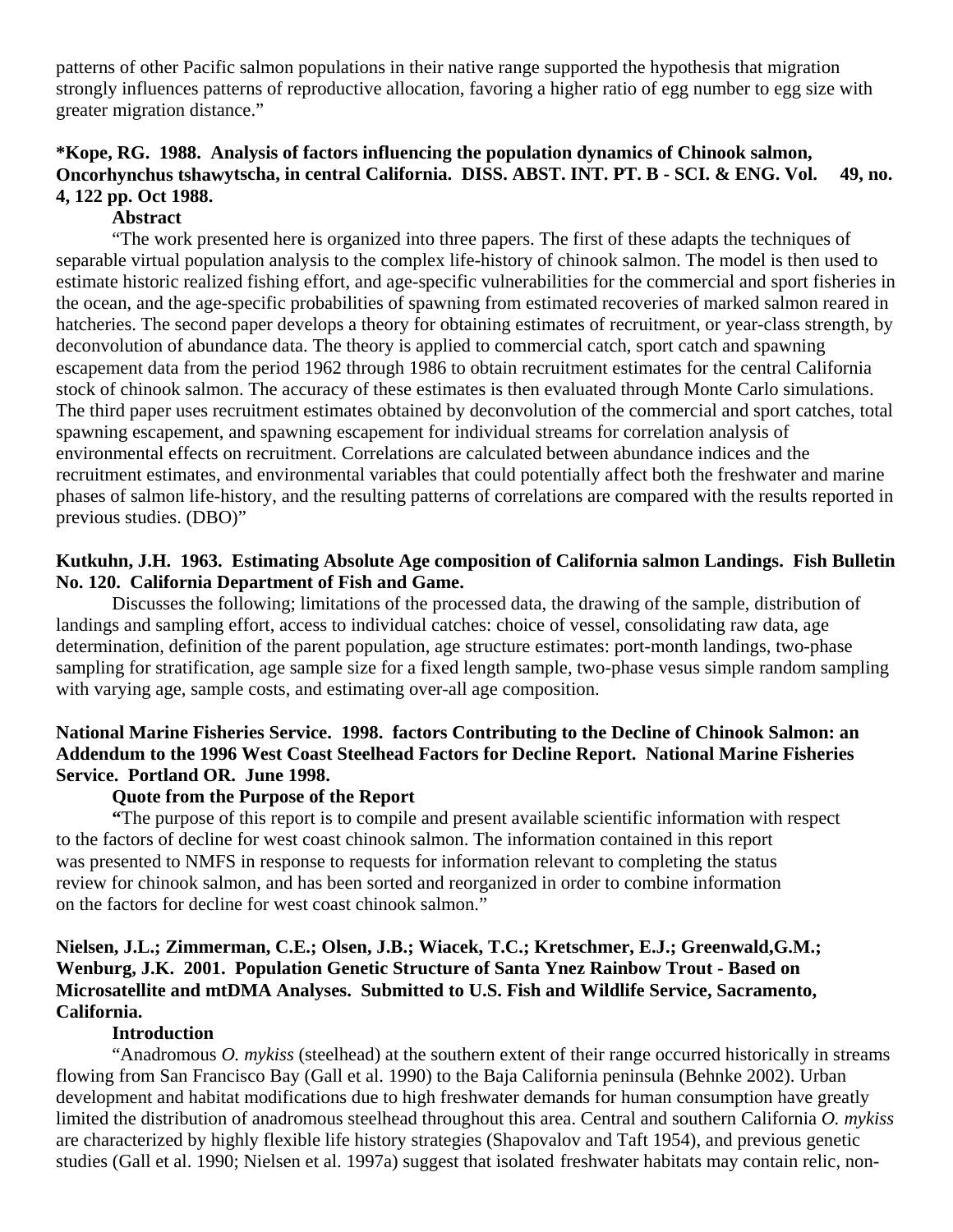anadromous components of the *O. mykiss* gene pool found in geographically proximate anadromous populations.

 There has been considerable manipulation of *O. mykiss* in California hatcheries since the early 1800's (Busack and Gall 1980). Impacts of hatchery supplementation of *O. mykiss* on wild stocks in streams and reservoirs throughout North America over the last 200 years has been the subject of many studies (see reviews in Reisenbichler and McIntyre 1977, Waples and Do 1994, Campton 1995, and Nielsen 1999). The early findings of Gall et al. (1990) suggest that anadromous *O. mykiss* populations have residualized as freshwater fish behind man-made structures and dams throughout California. This study argues that residual freshwater populations of *O. mykiss* reflect genetic population structure similar to their putative anadromous progenitors.

 There is significant public and scientific concern over what fragments of the freshwater component of this species are part of the evolutionary legacy of the species. This issue has previously been examined in other *O. mykiss* populations isolated by dams in California. For example, land-locked populations of *O. mykiss* on Alameda Creek were most closely related genetically to putative anadromous fish collected below the dam and known steelhead found in Lagunitas Creek, Marin County (Nielsen and Fountain 1999b; Nielsen 2003). Similar studies demonstrated genetic associations between freshwater resident and anadromous *O. mykiss* above and below man-made barriers on Pinole Creek (Nielsen and Fountain 1999a), San Francisquito Creek (Nielsen 2000), and San Mateo Creek (Nielsen and Sage 2002).

 Three dams divide the Santa Ynez River – Gilbraltar Dam and Reservoir (completed in 1920), Juncal Dam and Jameson Reservoir (1930), and Bradbury Dam and Cachuma Reservoir (1953). This study represents genetic analyses of samples of land-locked populations from the upper Santa Ynez River drainage, collected in 2001, and analyzed in 2002. Samples were analyzed for microsatellite allelic diversity at the USGS Alaska Science Center's Molecular Conservation Genetics Laboratory, and for mtDNA diversity at the USFWS Conservation Genetics Laboratory, Anchorage, Alaska. We compared Santa Ynez River mtDNA haplotype frequencies to data from hatchery and wild southern California *O. mykiss*, both anadromous and resident life histories, available from previous studies in the Nielsen laboratory."

### **Pacific Fishery Management Council. 2003. Pacific Coast Salmon Plan: Fishery Management Plan for Commercial and Recreational Salmon Fisheries off the Coasts of Washington, Oregon and California as Revised Through Amendment 14 (Adopted march 1999). Pacific Fishery Management Council. September 2003.**

#### **Introduction**

 "This document is the *Pacific Coast Salmon Plan* of the Pacific Fishery Management Council (Council or PFMC) as revised and updated in 1998 for implementation in 1999. It guides management of commercial and recreational salmon fisheries off the coasts of Washington, Oregon, and California. Since 1977, salmon fisheries in the exclusive economic zone (EEZ) (three to 200 miles offshore) off Washington, Oregon, and California have been managed under salmon fishery management plans (FMP) of the Council. Creation of the Council and the subsequent development and implementation of these plans were initially authorized under the Fishery Conservation and Management Act of 1976. This act, now known as the Magnuson-Stevens Fishery Conservation and Management Act (Magnuson-Stevens Act), was most recently amended by the Sustainable Fisheries Act (SFA) in 1996. The plan presented in this document contains or references all the elements required for an FMP under the Magnuson-Stevens Act. It completely replaces the 1997 version of the *Pacific Coast Salmon Plan*.

 The Council's first salmon FMP and its environmental impact statement (EIS) were issued to govern the 1977 salmon season. A new salmon management plan and EIS were issued in 1978 to replace the 1977 documents. To establish management measures from 1979 through 1983, the 1978 FMP was amended annually and published along with a supplemental EIS (SEIS) and Regulatory Impact Review/Regulatory Flexibility Analysis (RIR/RFA). This annual process was lengthy, complex and costly. It lacked a long-range perspective and was too cumbersome to allow for timely implementation of the annual regulations and efficient fishery management. Therefore, in 1984, the Council adopted a comprehensive framework amendment that was designed to end the need for annual plan amendments and supplemental EISs (PFMC 1984).

 The comprehensive framework plan amendment of 1984 (Amendment 6) replaced the 1978 plan as the base FMP document and established a framework of fixed management objectives with flexible elements to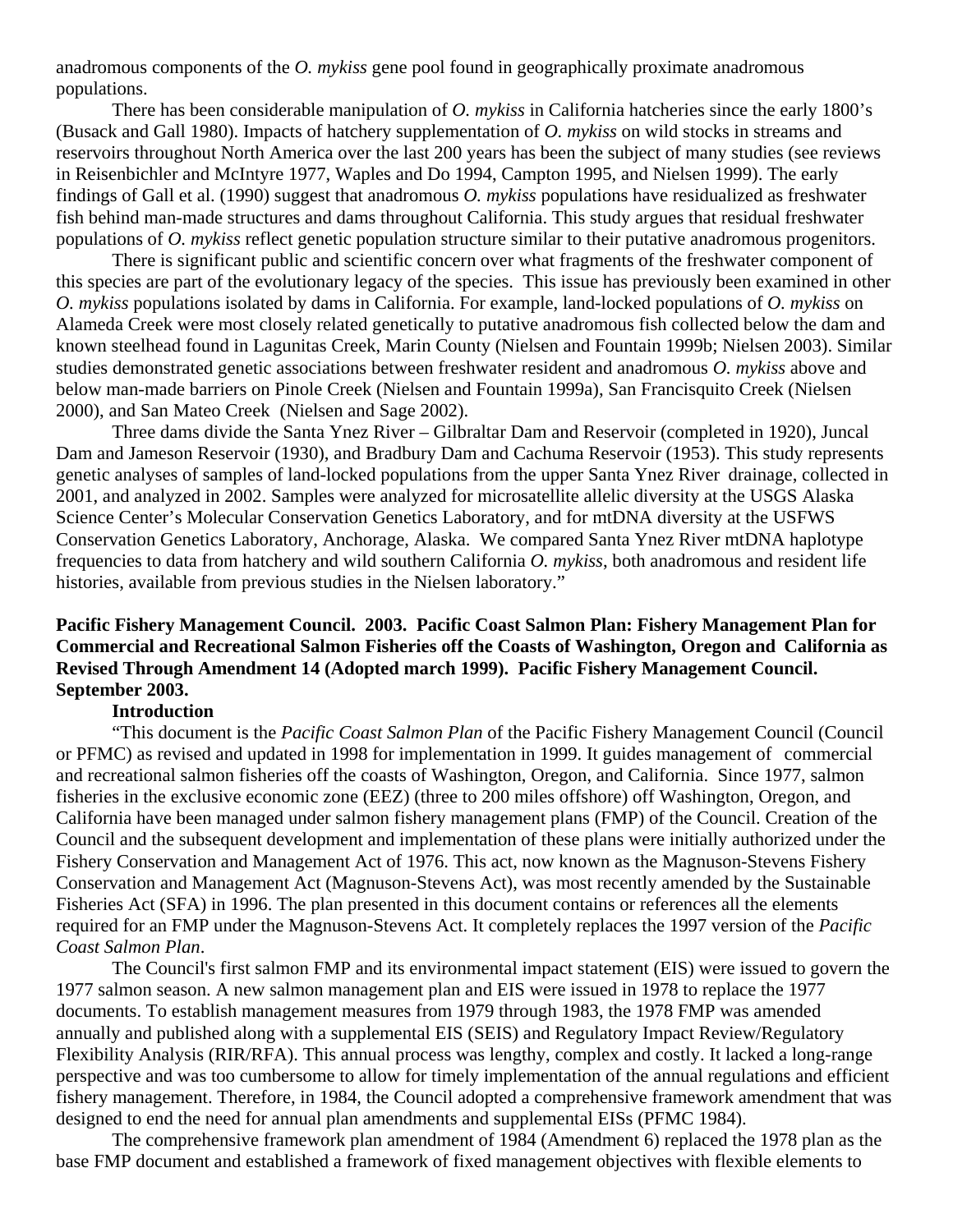allow annual management measures to be varied to reflect changes in stock abundance and other critical factors. Subsequently, at irregular intervals, the Council has developed various amendments to portions of the framework plan to address specific management issues raised by participants in the salmon management process or as necessary to respond to reauthorization of the original Fishery Conservation and Management Act of 1976. The next seven amendments adopted since implementation of the framework FMP in 1984 were accompanied by an environmental assessment. The most recent, Amendment 14, was accompanied by and SEIS.

 The primary amendment issues since 1984 have included specific spawner escapement goals for Oregon coastal natural (OCN) coho and Klamath River fall chinook (Amendments 7, 9, 11, and 13), non-Indian harvest allocation (Amendments 7, 9, 10, and 14), inseason management criteria (Amendment 7), habitat and essential fish habitat (EFH) definition (Amendments 8 and 14), safety (Amendment 8), a definition of overfishing (Amendments 10 and 14), management objectives for stocks listed under the Endangered Species Act (ESA) (Amendments 12 and 14), bycatch reporting and priorities for avoiding bycatch (Amendment 14), and selective fisheries (Amendment 14).

 In 1996, as part of Amendment 12, the Council made an editorial update to the framework FMP that included incorporating all of the amendments after 1984 into the *Pacific Coast Salmon Plan* (PFMC 1997b). Subsequently, the Council modified the OCN coho management goals under Amendment 13 in 1999 (PFMC 1999). The current salmon FMP includes changes through Amendment 14 (PFMC 2000a), an extensive revision of the FMP primarily to respond to the SFA and to improve the readability and organization of the plan. Table 1 contains a complete listing of the issues in each amendment through Amendment 14.

 This document is the current salmon FMP. Appendix A contains the complete description of essential fish habitat, Appendix B provides a description of the fishery, and Appendix C , which will always be the Council's most current annual review of the ocean fisheries, provides an annual updating of the fishery information. The reader may wish to refer to the original salmon FMP and individual amendment documents for more background and explanatory information, including the environmental impact assessments, EISs, and examples of management options not adopted by the Council."

# **\*Utter, FM; Chapman, DW; Marshall, AR. 1995. Genetic population structure and history of chinook salmon of the upper Columbia River. EVOLUTION AND THE AQUATIC ECOSYSTEM: DEFINING UNIQUE UNITS IN POPULATION CONSERVATION., 1995, pp. 149-165, American Fisheries Society Symposium [AM. FISH. SOC. SYMP.], vol. 17**

#### **Abstract**

 "Chinook salmon Oncorhynchus tshawytscha that return to the upper Columbia River (upstream from the confluence of the Yakima River) are considered from the perspectives of allelic variation at 32 polymorphic loci, historical activities within this region, and ancestral affinities to downstream populations. Collections of summer-fall-run fish are distinguished from spring-run fish by an eightfold greater genetic distance between groups than exists within either group. Each group was related to but remained distinct from adjacent downstream groups within different major ancestral units, previously identified throughout the Columbia River. Summer-fall-run fish are most closely related to fall-run fish of the mid-Columbia and Snake rivers, and springrun fish to the spring-summer-run fish of the Snake River. In both groups, the present geographic distributions and genetic population structures within the upper Columbia River reflect translocations, confinements, and cultural activities between 1939 and 1943 under the Grand Coulee Fish Maintenance Project, and subsequent introductions and fish culture. The considerable genetic homogeneity within the summer-fall-run group appears to have been maintained through past and present interbreedings and strayings over a single continuous run. Some degree of genetic distinction persists between cultured and wild spring-run fish; the cultured fish are genetically indistinguishable from their ancestral source of the downstream Carson Hatchery, derived during the 1950s from fish returning to the upper Columbia and Snake rivers. The entire summer-fall-run group and the wild component of the spring-run group qualify for consideration as different evolutionarily significant units. Suggestions to conserve the genetic variation within these groups focus on measures that restrict excessive gene flow and permit maintenance and development of local adaptations."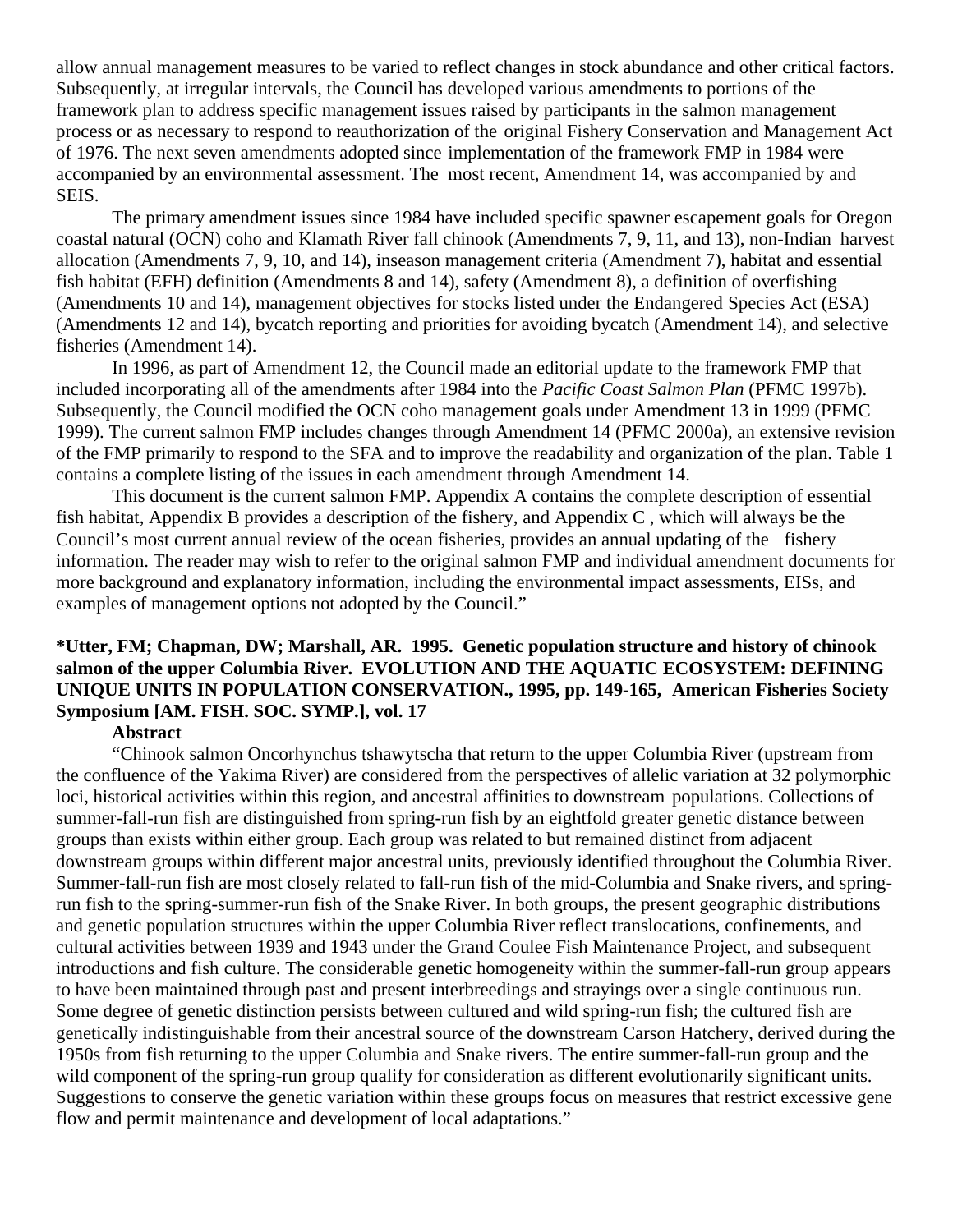#### **\*Waples, RS; Teel, DJ; Myers, JM; Marshall, AR. 2004. Life-History Divergence In Chinook Salmon: Historic Contingency And Parallel Evolution. Evolution [Evolution]. Vol. 58, no. 2, pp. 386-403. Feb 2004.**

#### **Abstract**

 "By jointly considering patterns of genetic and life-history diversity in over 100 populations of Chinook salmon from California to British Columbia, we demonstrate the importance of two different mechanisms for life-history evolution. Mapping adult run timing (the life-history trait most commonly used to characterize salmon populations) onto a tree based on the genetic data shows that the same run-time phenotypes exist in many different genetic lineages. In a hierarchical gene diversity analysis, differences among major geographic and ecological provinces explained the majority (62%) of the overall G ST, whereas run-time differences explained only 10%. Collectively, these results indicate that run-timing diversity has developed independently by a process of parallel evolution in many different coastal areas. However, genetic differences between coastal populations with different run timing from the same basin are very modest  $(G ST < 0.02)$ , indicating that evolutionary divergence of this trait linked to reproductive isolation has not led to parallel speciation, probably because of ongoing gene flow. A strikingly different pattern is seen in the interior Columbia River Basin, where run timing and other correlated life-history traits map cleanly onto two divergent genetic lineages (G ST similar to 0.15), indicating that some patterns of life-history diversity have a much older origin. Indeed, genetic data indicate that in the interior Columbia Basin, the two divergent lineages behave essentially as separate biological species, showing little evidence of genetic contact in spite of the fact that they comigrate through large areas of the river and ocean and in some locations spawn in nearly adjacent areas."

#### **\*Yoshiyama, R.M. 1999. A History of Salmon and People in the Central Valley Region of California. Reviews in Fisheries Science [Rev. Fish. Sci.]. Vol. 7, no. 3-4, pp. 197-239. Jul 1999. Abstract**

 "Chinook salmon (Oncorhynchus tshawytscha) formerly occurred in great abundance within the California Central Valley drainage and were a correspondingly important part of the subsistence economics and cultures of the indigenous peoples of that region. Salmon and other fishery resources on the Central Valley floor were part of a resource base that enabled resident Native American groups to attain some of the highest population densities to occur among the non-agricultural native societies of North America. Indirect estimates of aboriginal harvests prior to Euro-American settlement of the region indicate that the native fishers may have exploited the Central Valley salmon resource on a level comparable to that later attained by the immigrant Euro-American fishers of the late ninteenth century commercial fishery. The salmon resource also figured, to varying degrees, in native group interactions-- from trade item to causa belli. Among the last intact native groups in California reliant on a salmon-based subsistence economy were the McCloud River Wintua people who were instrumental in the successful operation of the U.S. Fish Commission egg-collecting station on the lower McCloud River that supplied salmon eggs for shipments to U.S. Eastern states and overseas countries. Prior to 1850, mention of salmon was made perodically by Spanish chroniclers and by European and (U.S.) American observers who traveled through the region."

# **Yoshiyama, R.M. Gerstung, E.R.; Fisher, F.W.; Moyle, P.B. 2001. Historical and Present Distribution of Chinook Salmon in the Central Valley Drainage of California. Fish Bulletin No. 179. Volume 1. California Department of Fish and Game. Page 71 - 176.**

#### **Abstract**

 "Chinook salmon (*Oncorhynchus tshawytscha*) formerly were highly abundant and widely distributed in virtually all the major streams of California's Central Valley drainage—encompassing the Sacramento River basin in the north and San Joaquin River basin in the south. We used information from historical narratives and ethnographic accounts, fishery records and locations of in-stream natural barriers to determine the historical distributional limits and, secondarily, to describe at least qualitatively the abundances of chinook salmon within the major salmon-producing Central Valley watersheds. Individual synopses are given for each of the larger streams that historically supported or currently support salmon runs. In the concluding section, we compare the historical distributional limits of chinook salmon in Central Valley streams with present-day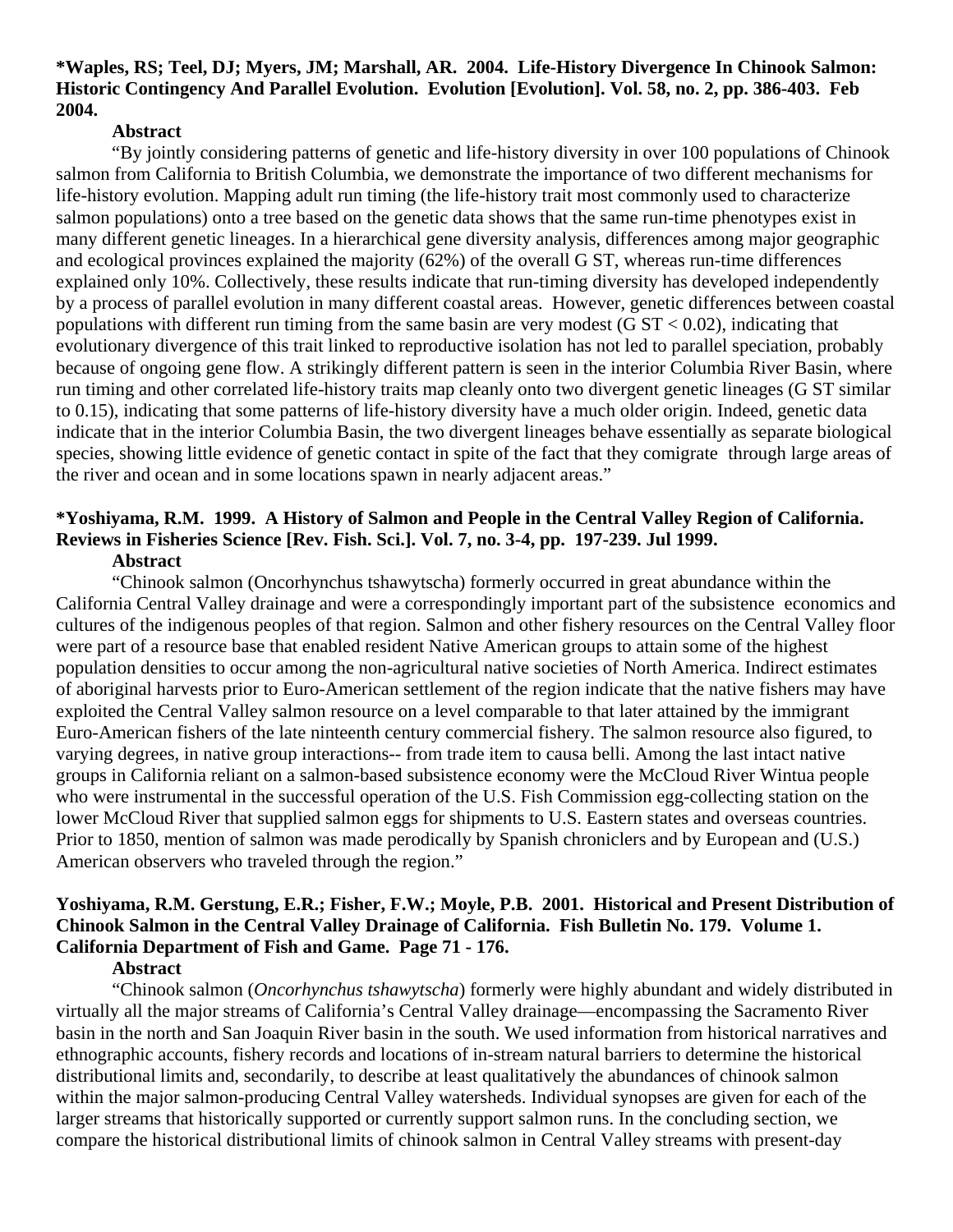distributions to estimate the reduction of in-stream salmon habitat that has resulted from human activities namely, primarily the construction of dams and other barriers and dewatering of stream reaches. We estimated that at least 1,057 mi (or 48%) of the stream lengths historically available to salmon have been lost from the original total of 2,183 mi in the Central Valley drainage. We included in these assessments all lengths of stream that were occupied by salmon, whether for spawning and holding or only as migration corridors. In considering only spawning and holding habitat (in other words, excluding migration corridors in the lower rivers), the proportionate reduction of the historical habitat range was far more than 48% and probably exceeded 72% because most of the former spawning and holding habitat was located in upstream reaches that are now inaccessible for salmon. Individual stream assessments revealed substantial differences among streams in the extent of salmon habitat lost. Some streams experienced little or no reduction (for example, Bear River, Mill Creek) while others were entirely eliminated from salmon production (for example, McCloud, Upper Sacramento, and Upper San Joaquin rivers.)

## **b. Annual reports\_DO\_flow\_limiting factors\_restoration\_spawning habitat\_summer dams\_X2**

# **California Department of Fish and Game. 2000. Spring-run Chinook Salmon, Annual Report Prepared for the Fish and Game Commission. Habitat conservation Division. Native Anadromous Fish and Watershed Branch. California Department of Fish and Game. March 2001.**

#### **Introduction**

 "This is the second annual report to the Fish and Game Commission for spring-run Chinook salmon since its listing as a threatened species on February 5, 1999. It builds on the following Department of Fish and Game (DFG) reports:

Status of Actions to Restore Central Valley Spring-run Chinook Salmon; February 1996

The Status of the Sacramento River Spring-run Chinook Salmon; December 1996

 Central Valley Spring-run Chinook Salmon, A Status Report to the Fish and Game Commission, January-June 1997; June 1997

Status of Actions to Restore Central Valley Spring-run Chinook Salmon; December 1997

 A Status Review of the Spring-run Chinook Salmon (*Oncorhyncus tshawytscha*) in the Sacramento River Drainage, Candidate Species Status Report 98-01; June 1998

Spring-run Chinook Salmon, Annual Report Prepared for the Fish and Game Commission; June 2000

 This report includes spring-run chinook salmon adult counts for selected tributaries, monitoring activities, status of restoration and management activities, an update on Watershed Conservancy activities for selected tributaries, and updates on the Spring-run Salmon Protection Plan and the Juvenile Chinook Salmon Protection Decision Process. The numbers in this report for adult fish are based primarily on snorkel surveys where the actual fish were counted with the exception of Battle and Mill Creeks. Therefore, the term "spawning escapement estimate" is not used. Escapement estimates are usually derived by extrapolating the data into population estimates using a numerical formula. We have not done this, but presented the counts of fish actually seen. For Mill Creek, the estimate was calculated by expanding salmon redd counts within the spring run chinook spawning habitat. Battle Creek numbers were derived by combining the passage information gathered from both live trapping and underwater videography. The 2000 adult spring-run counts for the Sacramento River tributaries are visually represented in graph form in Appendix A. Contributors to this manuscript are listed in Appendix B."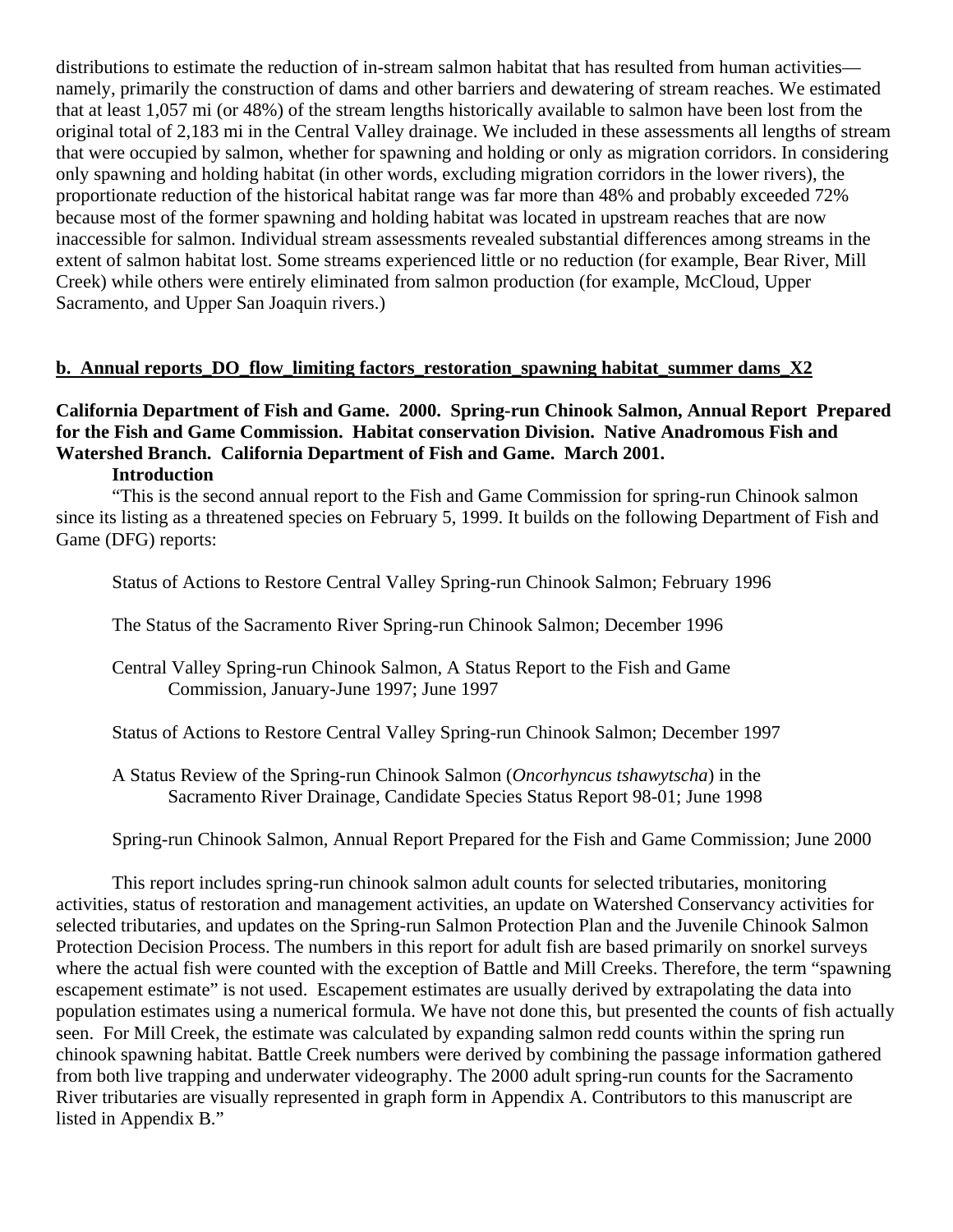#### **California Department of Fish and Game. 2001. Spring-run Chinook Salmon, Annual Report Prepared for the Fish and Game Commission. Habitat conservation Division. Native Anadromous Fish and Watershed Branch. California Department of Fish and Game. October 2002. Introduction**

 "The status of Sacramento River spring-run Chinook Salmon (*Oncorhynchus tshawystcha*) and previous monitoring, restoration, and management activities have been documented by the Candidate Species Status Report (CDFG 1998) and Annual Reports to the Fish and Game Commission (Commission) (CDFG 200, 2001). Scientific information related to spring-run Chinook salmon distribution, life history, and current issues has been reviewed by Moyle (2002). Conservation efforts of spring-run Chinook salmon stakeholders have also been reported (Bingham and Harthorn 2000). This document is the third annual Sacramento River spring-run Chinook salmon report to the Commission since its listing as a threatened species on February 5, 1999. This report describes population status, research and monitoring activities, and status of restoration and management. The report also provides an update on watershed conservancy activities on selected Sacramento River tributaries. Current issues, science, and research regarding spring-run Chinook salmon conservation are also discussed in this report."

## **California Department of Fish and Game. 2002. Sacramento River Winter-run Chinook Salmon 2000- 2001 Biennial Report. Prepared for the Fish and Game Commission. California Department of Fish and Game. Habitat conservation Division. Native Anadromous Fish and Watershed Branch. California Department of Fish and Game. March 2002.**

#### **Introduction**

 "The Sacramento River winter-run chinook salmon was listed as endangered under the California Endangered Species Act on September 22, 1989. Since that time, the Department of Fish and Game (Department) has submitted annual reports to the Fish and Game Commission, summarizing the population status and management and recovery actions taken each year. Beginning in 2000, the reporting frequency was changed to a biennial basis. The Department remains strongly committed to the protection and recovery of the Sacramento River winter-run chinook. In the summer of 2001, the Department formed an internal Winter run Technical Team to improve winter-run science and management. The mission of the team includes identification of winter-run monitoring, research, and management needs, exchange of technical information, and development of sound technical recommendations for winter-run management. Team members include staff from the Native Anadromous Fish and Watershed Branch, Habitat Conservation Division, Marine Region, Northern California - North Coast Region, and Sacramento Valley - Central Sierra Region. The Department plans to develop a technically based management approach that includes appropriate monitoring and analysis to support a progressive adaptive management program for the entire life cycle of winter-runchinook.

 This report summarizes winter-run population status, harvest management conservation measures, research, Central Valley-wide restoration programs, and restoration and management actions for 2000 and 2001."

## **California Department of Fish and Game. 2004a. Sacramento River Spring-run Chinook Salmon 2002- 2003 Biennial Report. Prepared for the Fish and Game Commission. California Department of Fish and Game. Habitat conservation Division. Native Anadromous Fish and Watershed Branch. California Department of Fish and Game. June 2004.**

#### **Introduction**

 "The Sacramento River spring-run Chinook salmon (*Oncorhyncus tshawytscha*) was listed as a threatened species in February 1999 by the California Fish and Game Commission. Scientific information related to spring-run Chinook distribution, life history, and current issues has been reviewed by Moyle (2002). Conservation efforts of the spring-run Chinook stakeholders have also been reported by Bingham and Harthorn (2000). Spring-run Chinook population status and previous monitoring, restoration, and management activities have been documented by the Candidate Species Status Report (CDFG 1998), and following its listing, by annual reports to the Fish and Game Commission (Commission) (CDFG 2000, 2001, 2002). In 2002, the reporting frequency to the Commission was changed from an annual to a biennial basis. This document,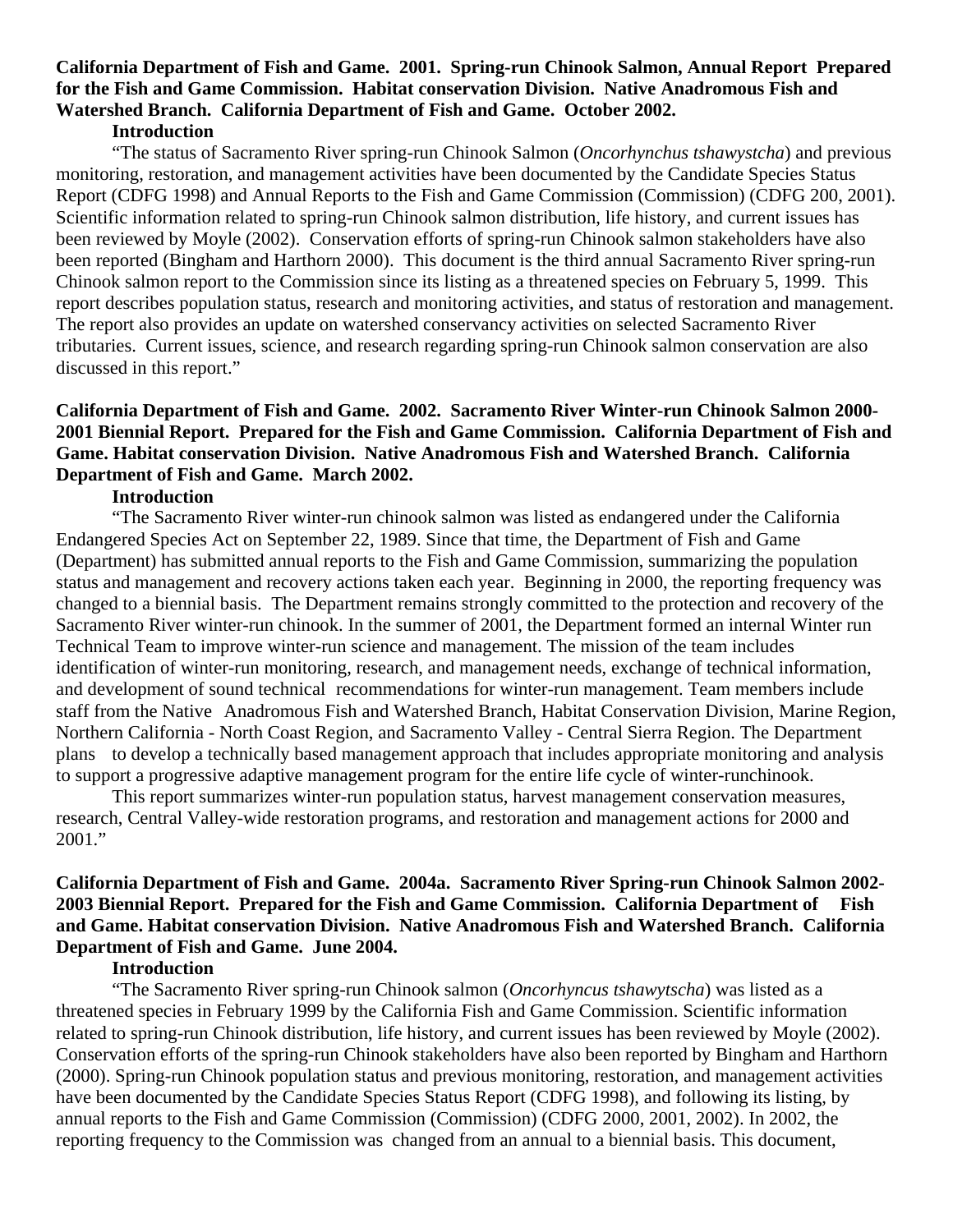therefore, describes spring-run Chinook population status, research and monitoring activities; status of restoration and management; and watershed conservancy activities in 2002 and 2003.

 The Department's previous status review documented the reduction in range and distribution of Central Valley spring-run Chinook from historical conditions (CDFG 1998; Figures 1 and 2). Deer, Mill, and Butte creeks are now the principal streams still supporting spawning and rearing habitat for spring-run Chinook (Moyle 2002)."

#### **California Department of Fish and Game. 2004b. Sacramento River Winter-run Chinook Salmon 2002- 2003 Biennial Report. Prepared for the Fish and Game Commission. California Department of Fish and Game. Habitat conservation Division. Native Anadromous Fish and Watershed Branch. California Department of Fish and Game. June 2004.**

### **Introduction**

 "The Sacramento River winter-run Chinook salmon was listed as endangered under the California Endangered Species Act on September 22, 1989. Since that time, the Department of Fish and Game (Department) has submitted annual reports to the Fish and Game Commission, summarizing the population status and management and recovery actions taken each year. Beginning in 2000, the reporting frequency was changed to a biennial basis. This report summarizes winter-run population status, harvest management conservation measures, research, Central Valley-wide restoration programs, and restoration and management actions for 2002 and 2003.

 The Department remains strongly committed to the protection and recovery of the Sacramento River winter-run Chinook. In the summer of 2001, the Department formed an internal Winter-run Technical Team to improve winter-run science and management. The mission of the team includes identification of winter-run monitoring, research, and management needs; exchange of technical information; and development of scientifically-based recommendations for winter-run management. The Department plans to develop a technically based management approach that includes appropriate monitoring and analysis to support a progressive adaptive management program for the entire life cycle of winter-run Chinook.

 The Department is also participating in the NOAA Fisheries recovery planning process for the Central Valley domain, which was initiated in 2003. Over the next two years, DFG will participate on the Technical Recovery Team that will identify population delisting criteria, factors for decline, limiting factors, early actions for recovery, and research, monitoring, and evaluation needs for winter-run Chinook, as well as spring-run Chinook and steelhead."

# **\*Fisher, AC; Hanemann, WM; Keeler, AG. 1991. Integrating fishery and water resource management: A biological model of a California salmon fishery. Journal of Environmental Economics and Management [J. ENVIRON. ECON. MANAGE.], vol. 20, no. 3, pp. 234-261, 1991**

#### **Abstract**

 "In this paper we develop a model to simulate the impacts of changes in freshwater flows into and out of the San Francisco Bay/Delta on the California Central Valley salmon fishery. The model also describes interactions among these water flow controls, hatchery operations, and harvest regulation. Traditionally, the management of California's freshwater resources and anadromous fisheries has been undertaken separately, in the literature and in practice. We demonstrate the potential gains from a coordinated management approach."

#### **Hayes, S.P.; Lee, J.S. 1998. 1998 Fall Disolved Oxygen Conditions in the Stockton Ship Channel. California Department of Water Resources.**

 "Dissolved oxygen concentrations in the Stockton Ship Channel are closely monitored during the late summer and early fall of each year because levels can drop below 5.0 mg/L, especially in the eastern portion of the channel. The dissolved oxygen decrease in this area is apparently due to low San Joaquin River inflows, warm water temperatures, high biochemical oxygen demand (BOD), reduced tidal circulation, and intermittent reverse flow conditions in the San Joaquin River past Stockton. Low dissolved oxygen levels can cause physiological stress to fish and can block upstream migration of salmon."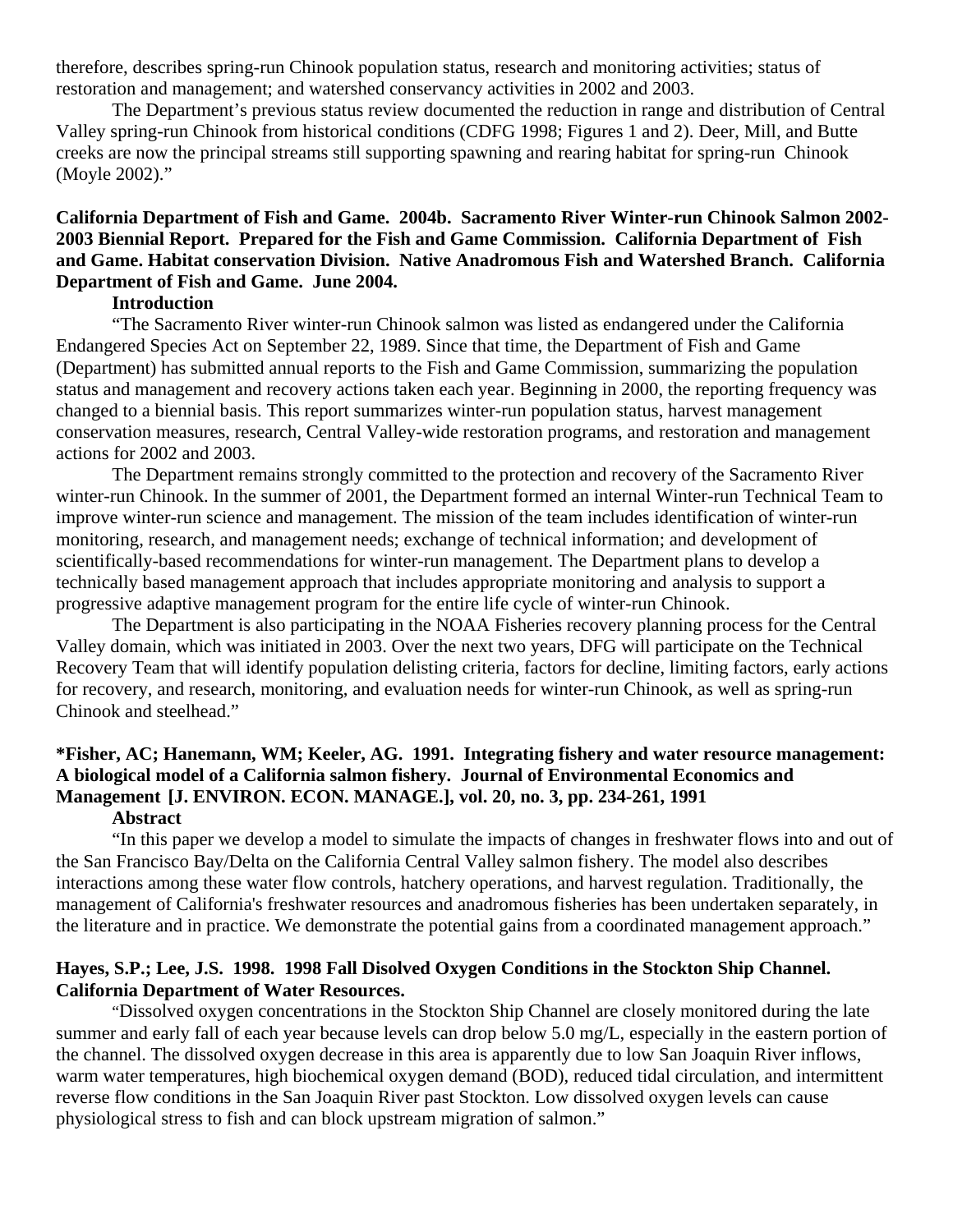## **Merz, J.E.; Setka, J.D. 2004. Evaluation of a Spawning Habitat Enhancement Site for Chinook Salmon in a Regulated California River. Reveived February 19, 2003; accepted June 16, 2003. North American Journal of Fisheries Management 24:397-407.**

#### **Abstract**

 "An evaluation of the effectiveness of a project to enhance spawning habitat for Chinook salmon *Oncorhynchus tshawytscha* was conducted in the Mokelumne River, a regulated stream in California's Central Valley. Approximately 976 m3 of clean river gravel (25–150 mm) was placed in berm and gravel bar configurations along the 45-m enhancement site. Physical measurements taken before and after gravel placement indicate that the project significantly increased channel water velocities, intergravel permeability, and dissolved oxygen; reduced channel depths; and equilibrated intergravel and ambient river temperatures. These positive benefits remained throughout the 30-month monitoring period. Adult Chinook salmon began spawning at the previously unused site within 2 months after gravel placement and continued to use the site during the three spawning seasons encompassed by the study. Bed material movement was documented by channel bathymetry surveys over two water years. Topographical channel surveys provide a useful tool for monitoring bed material transport and layering redd locations on contour maps. Although its usefulness in restoring salmon populations is poorly understood, gravel enhancement can be an effective means for improving salmon spawning habitat in rivers where upstream dams have effected low gravel recruitment."

## **Monismith, S. 1998. X2 Workshop Notes. Fall 1998. Interagency Ecological Program Newsletter. p. 6-13. Sacramento, CA.**

#### **Objectives of the Meeting from the Introduction Section**

" 1. Refine our knowledge of X2 and its hydrodynamic and biological implications.

2. Provide stakeholders with a consensus statement about the value (or lack thereof) of X2 and the

relevance and biological significance of the relationships of abundance to X2.

3. Clarify points of misunderstanding or technical disagreement.

 4. Build on the Estuarine Ecology Team's discussion of probable mechanisms underlying the X2 relationships."

# **National Marine Fisheries Service. 2001a The Effects of Summer Dams on Salmon and Steelhead in California coastal Watersheds and Recommendations for Mitigating Their Impacts. Southwest Region, National Marine Fisheries Service. Santa Rosa, CA. July 23, 2001.**

#### **From the Problem Statement:**

 "The purpose of this paper is to examine the potential site-specific and cumulative effects of "summer dams" on anadromous salmonid species in California coastal streams. These species include coho salmon (*Oncorhynchus kisutch*), Chinook salmon (*O. tshawystcha*), and steelhead trout (*O. mykiss*). Specific objectives of this paper are to: (1) identify the likely effects of summer dams on these species; (2) review scientific literature pertaining to stream ecology and the ecology of anadromous salmonids as they relate to possible effects of summer dams on salmonid populations; and (3) propose scientifically-sound recommendations that would facilitate environmental regulatory review of summer dams in California."

# **National Marine Fisheries Service. 2001b. Instream Flow Needs for Steelhead in the Carmel River: Bypass Flow Recommendations for Water Supply Projects Using Carmel River Waters. National Marine Fisheries Service. Santa Rosa, CA. June 3, 2002**

#### **Quote from the Executive Summary**

"Diversions of water from the Carmel Valley Aquifer have had a significant direct effect on surface flow in the Carmel River. During most years, the Carmel River goes dry downstream from approximately river-mile (RM) 6 or 7 by July. These reductions of flow and dewatering of the lower river have substantially reduced available steelhead habitat in the lower river. This report draws upon the extensive Carmel River fisheries and hydrologic data and other existing information to develop minimum flow guidelines and maximum rates of diversion for new off-stream storage projects for Carmel River water. The intent of this report is to provide information for developing long-term solutions for resolving ongoing impacts to steelhead an ater supply needs for the Carmel River Valley."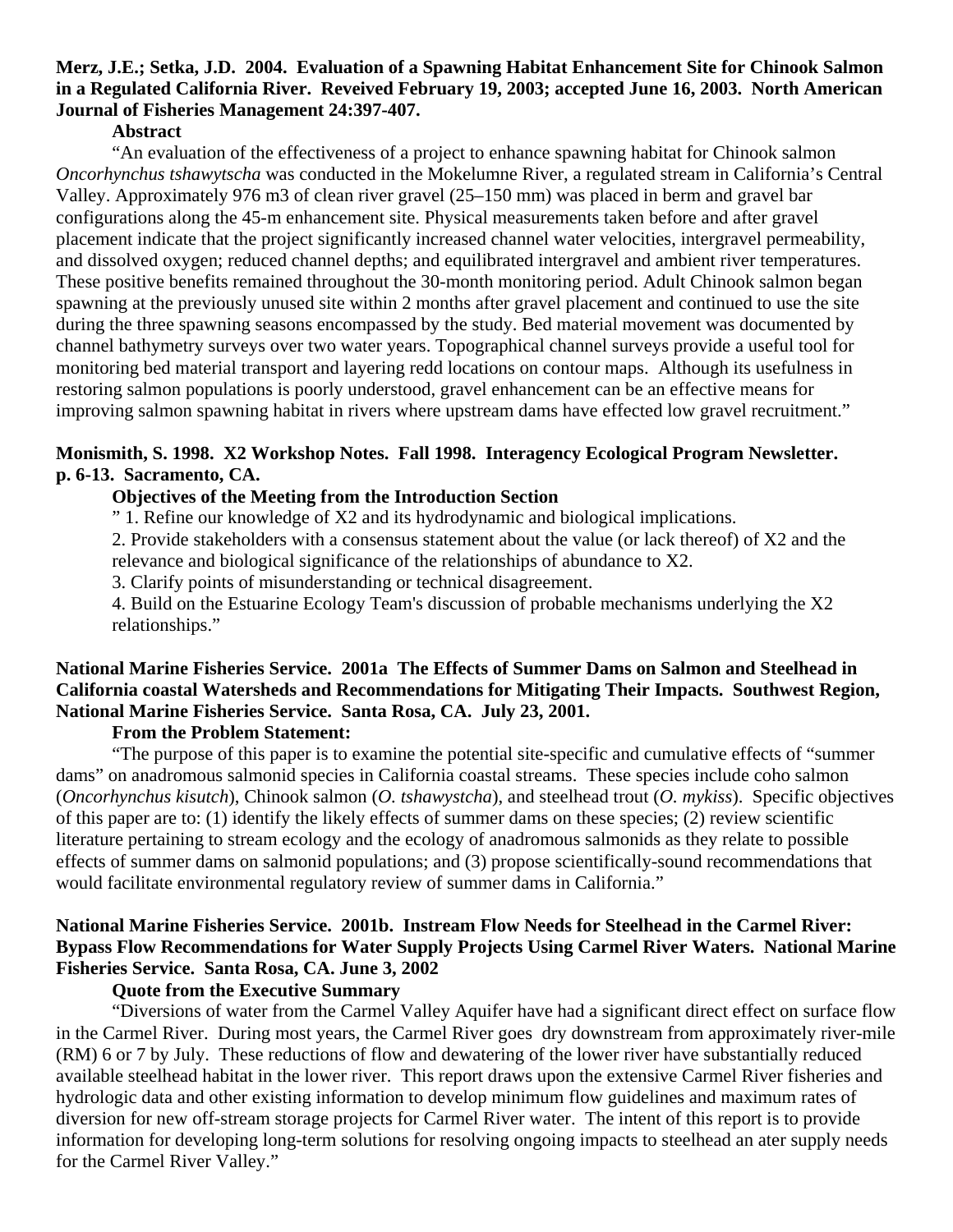# **Pacific Fishery Management Council. 2004. Preseason Report III: Analysis of Council Adopted Management measures for 2004 Ocean Salmon fisheries. Pacific Fishery Management Council. Portland, OR. April 2004.**

# **Introduction**

 "This is the last in a series of three preseason reports prepared by the Pacific Fishery Management Council's (Council) Salmon Technical Team (STT) and staff. The reports document and help guide salmon fishery management in the exclusive economic zone (EEZ) from three to 200 nautical miles off the coasts of Washington, Oregon, and California, and within state territorial waters. This report summarizes the STT analysis of the 2004 ocean salmon fishery management measures adopted by the Council for submission to the U.S. Secretary of Commerce, and serves as the basis for the Preferred alternative included in the National Environmental Policy Act (NEPA) analysis of proposed management measures. A biological evaluation of expected impacts on stocks listed under the Endangered Species Act (ESA) is included in Appendix A."

# **Pacific States Marine Fisheries Commission. U.S. Fish and Wildlife Service. 2004. Summary of the Ninth Pacific coast Steelhead Management Meeting. March 9 - 11, 2004. Port Townsend, WA. Introduction**

 **"**From March 9-11, 2004, the Pacific States Marine Fisheries Commission, with partial support from the U.S. Fish and Wildlife Service – Sport Fish Restoration Program, sponsored the ninth in a series of workshops on steelhead (*Oncorhynchus mykiss*) management. The meeting, held in Port Townsend, Washington, was attended by approximately 60 Pacific Coast fisheries managers, researchers and other interested parties from the states of Alaska, Washington, Idaho, Oregon, and the province of British Columbia. Topics for this workshop included:

- an update on the status of steelhead in each management jurisdiction;
- updates on continuing steelhead life history research;
- steelhead escapement considerations and research;
- integrated vs. segregated steelhead management in Washington; and,
- contributed reports on current steelhead research projects.

 An evening session was held featuring SalmonScape, a website of interactive maps featuring information on Washington salmon populations, created by WDFW.

 The workshop was structured as a series of individual presentations by topic area, followed by a panel discussion and/or questions from the audience. The meeting allowed steelhead managers and researchers on a coastwide basis to discuss common problems and to share insights into possible solutions. The following abstracts prepared by the speakers summarize their presentations."

# **Pasternack, G.B.; Wang, C.L., Merz, J.E. 2002. Application of a 2D Hydrodynamic Model to Design of Reach-scale Spawning Gravel Replenishment on the Mokelumne River, California. River Research and Applications. River Res. Applic. 20: 205-225 (2004). February 12, 2004.**

#### **Abstract**

 "In-stream chinook salmon (Oncorhynchus tschawytscha) spawning habitat in California's Central Valley has been degraded by minimal gravel recruitment due to river impoundment and historic gravel extraction. In a recent project marking a new direction for spawning habitat rehabilitation, 2450m3 of gravel and several boulders were used to craft bars and chutes. To improve the design of future projects, a test was carried out in which a commercial modelling package was used to design and evaluate alternative gravel configurations in relation to the actual pre- and post-project configurations. Tested scenarios included alternate bars, central braid, a combination of alternate bars and a braid, and a flat riffle with uniformly spaced boulders. All runs were compared for their spawning habitat value and for susceptibility to erosion. The flat riffle scenario produced the most total, high, and medium quality habitat, but would yield little habitat under flows deviating from the design discharge. Bar and braid scenarios were highly gravel efficient, with nearly 1m2 of habitat per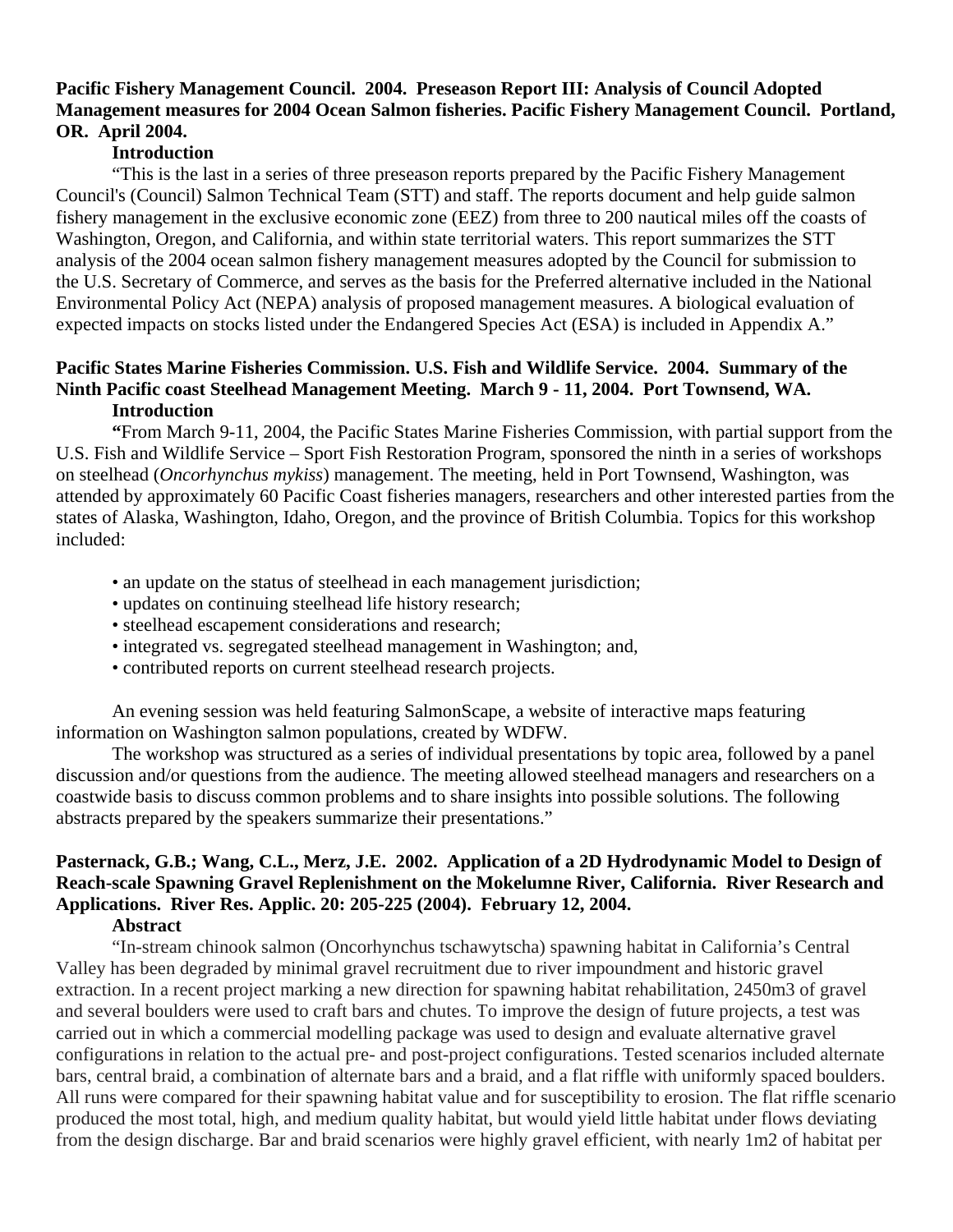1m3 of gravel added, and yielded large contiguous high quality habitat patches that were superior to the actual design. At near bankfull flow, negligible sediment entrainment was predicted for any scenario.

#### **Reynolds, F.L.; Mills, T.J.; Benthin, R.; Low, A. 1993. Restoring Central Valley Streams: a Plan for Action. California Department of Fish and Game. Inland Fisheries Division. November 1993. Quote from the Executive Summary**

 "The specific goals of this plan, as presented in Governor Pete Wilson's April 1992 water policy statement, are to restore and protect California's aquatic ecosystems that support fish and wildlife, and to protect threatened and endangered species. The goals of this plan also incorporate the State-legislated mandate and policy to double populations of anadromous fish in California."

# **Stillwater Sciences, Dietrich, W. 2002. Napa River Basin Limiting Factors Analysis: Final Technical Report. Prepared for San Francisco Bay Water Quality control Board and California State Coastal Conservancy. Stillwater Sciences and Professor William Dietrich. Berkeley, CA. June 14, 2002. Abstract**

 "Although the abundance and distribution of salmon, steelhead, and other native aquatic species are believed to have declined substantially during the historical period, the Napa River and its tributaries continue to support an exceptionally diverse and almost entirely intact assemblage of native fishes including runs of steelhead, with habitat primarily in the tributaries, and fall-run Chinook salmon in the mainstem channel. In 1990, based on evidence of widespread erosion and concerns regarding adverse impacts to fisheries habitat, the Regional Board listed Napa River and its tributaries as impaired by too much sediment under Section 303(d) of the federal Clean Water Act. As such, the Regional Board is legally required to examine whether sediment is impairing habitat, and if so, to prepare a plan to reduce sediment supply as needed to facilitate self-sustaining populations of native aquatic species. The California State Coastal Conservancy (Coastal Conservancy) is a non-regulatory agency that is actively involved in restoration planning and project implementation in the Napa River watershed. It has a strong interest in funding additional projects in the Napa River watershed to restore and enhance natural habitats and processes throughout the watershed.

 To serve the public trust, and to fulfill the responsibilities of our agencies, Regional Board and Coastal Conservancy funded a two-year study by the University of California, in collaboration with Stillwater Sciences, to evaluate factors limiting populations of three asterisk native species: 1) steelhead, which are federally listed as threatened in central California; 2) Chinook salmon, which are rare in Bay Area streams; and 3) California freshwater shrimp, which are federally listed as endangered. We conducted the study to evaluate the Regional Board's sediment listing and facilitate the Coastal Conservancy's restoration planning and project implementation, by addressing the following questions: 1) What are the primary factors currently limiting populations of steelhead, Chinook salmon, and California freshwater shrimp? 2) How important is sediment relative to other potential limiting factors? 3) What actions are needed to conserve or restore selfsustaining populations of these species?

The limiting factors study involved five sequential steps:

1) Review of available information and interview of local experts regarding the biological and physical attributes of the Napa River watershed to characterize the watershed and select initial sites for fieldwork; 2) The selection of three at-risk, analysis species for more in-depth study, the development of initial hypotheses regarding current habitat conditions and limiting factors, and reconnaissance field surveys to refine hypotheses and identify priorities for focused field studies;

3) Focused field studies to begin testing the most likely hypotheses about how current habitat conditions might limit analysis species;

4) Review and synthesis to identify significant limiting factors; and

5) Development of recommendations for future studies, to reduce uncertainty regarding limiting factors and determine cause-effect relationships, and to establish interim priorities to facilitate the conservation or recovery of native aquatic species, including steelhead, salmon, and freshwater shrimp.

 In our focused studies (step 3), we developed a large amount of original data to describe physical habitat attributes in the mainstem of the Napa River and its tributaries including:

1) Pool filling with fine sediment measured at 136 sites in 29 reaches of 18 tributaries;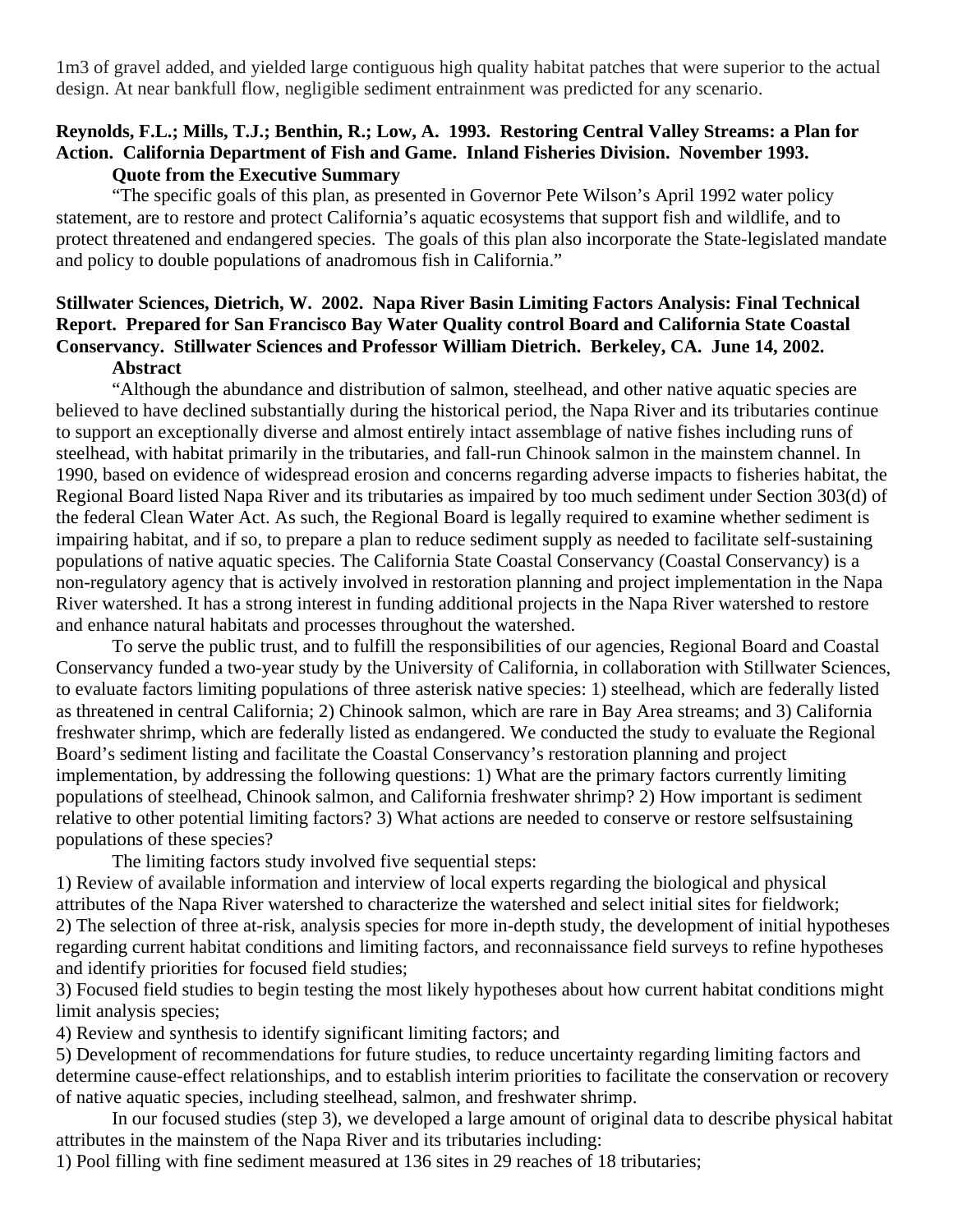2) Permeability, the flow rate of water through streambed gravels, was measured at

59 potential spawning sites in 28 reaches of 17 tributaries, and 5 sites in 3 reaches of the mainstem channel;

3) The duration of elevated turbidity following storms was measured at 18 sites in 16 tributaries following 4-to-5 storm events, and 6 mainstem sites following 5 storms;

4) Stream temperature was continuously monitored at 22 sites in 13 tributaries, and 6 mainstem sites over two dry seasons and one wet season; and

5) Late dry-season surface flow was described at 148 sites throughout the watershed.

 We also compiled and extended previously collected fish passage barrier data, conducted a pilot study to examine juvenile steelhead growth during the summer months, interpreted historical and recent aerial photos, and conducted extensive field surveys of the mainstem channel (about 10 miles) and to describe current habitat (for salmon, freshwater shrimp, and steelhead) and geomorphic conditions, and changes in channel form between 1940's and present.

 We found that pool filling with fine sediment is typically quite low with values less than 10 percent at 25 of 29 sites sampled. We also measured turbidity following storm runoff events and found that turbidity typically dropped to very low levels (less than 20 NTU) within 1-to-2 days to following peak runoff events. Therefore we concluded that pool filling and chronic turbidity do not appear to be significant limiting factors for the analysis species under present-day conditions. In contrast, measured values of permeability at potential spawning sites for steelhead and Chinook salmon were typically quite low as a result of fine sediment deposition in the streambed. Based on examination of data relating permeability to survival of incubating salmon eggs and larvae we predicted that mortality of incubating eggs and larvae in Napa River and its tributaries may often exceed 50 % between spawning and emergence. To help evaluate the effect of this level of mortality during incubation on steelhead run size, we performed a quantitative population dynamics modeling exercise using data from one tributary: Ritchie Creek. Based on this analysis, we

concluded that current permeability values, although low, might only depress steelhead population by a small amount because it appears that available juvenile rearing habitat can be well seeded even with only 50 % survival during incubation. Our analysis also indicates however, that further reductions in permeability or spawning gravel quantity might cause a substantial decline in steelhead smolt production. Taking these findings into account, the Regional Board has concluded that the Clean Water Act sediment listing should be maintained. Additional studies are needed to determine whether the fine sediments causing low permeability are from natural or anthropogenic sources.

We also identified several other significant factors, in addition to low permeability, that appear to be limiting steelhead trout population size including: 1) the common occurrence of potentially stressful stream temperatures, with typical average daily summer temperatures in tributaries ranging from 15 to 20 °C, and a lack of dry season flow persistence over most riffles act in a synergistic fashion, and appear to severely limit growth of juvenile steelhead during summer months; 2) a large number of potential impediments and/or barriers in tributaries which may block or impede access to a large amount of otherwise suitable habitat; and 3) the amount of large wood in streams draining mixed evergreen forests, primarily the west side and Howell Mountain, appears to be much lower than would be expected for streams in unmanaged mixed evergreen forests (higher amounts of large wood would promote the retention of spawning gravels and an increase the frequency and quality of pools in tributaries).

 Although large amounts of fine sediment are deposited throughout the mainstem channel, we do not conclude that this is a primary factor limiting the Chinook salmon population. Based on comparison of 1940 and 1998 aerial photographs of the mainstem channel, extensive channel surveys, and review of existing information, we conclude the mainstem channel has typically incised 4-6 ft (1-2 m), or more, between its mouth and a point upstream of Calistoga since the 1940s, and as a result the channel form has greatly simplified. Pervasive channel incision and habitat simplification have greatly reduced the quantity of habitat for spawning (gravel bars) and early juvenile rearing (riffle margins, side channels and sloughs), and greatly expanded habitat favored by introduced predator fish species (long deep pool-run habitat complexes). Channel incision and simplification appears to be the primary factor limiting salmon population. Considering the spatial extent, nature, and magnitude of the changes in channel form, we hypothesize that little increase in salmon population would occur as a result of a substantial reduction in total and/or fine bed material supply to the mainstem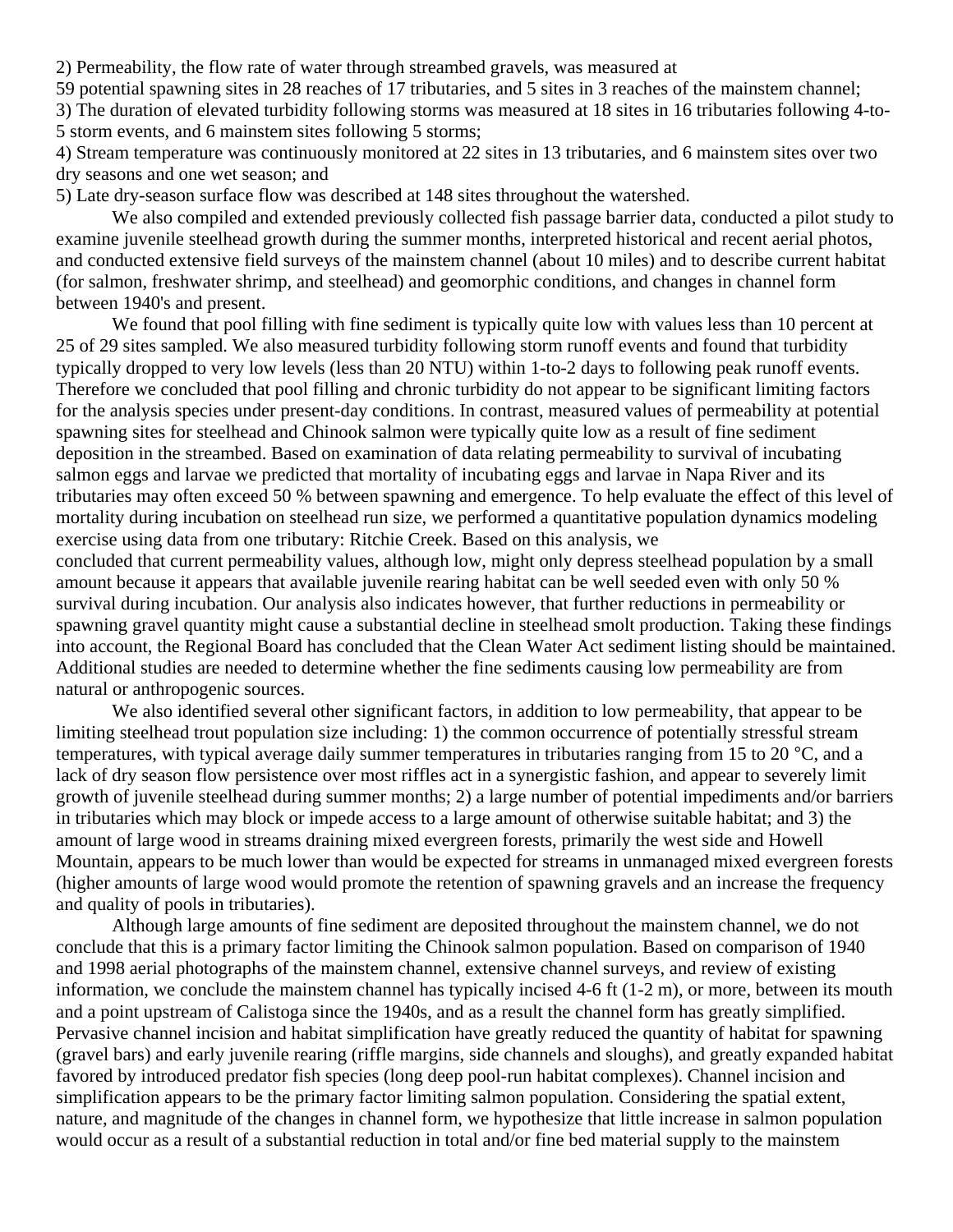channel. Complex habitat structure must first be restored on a large scale before habitat quality as affected by sediment (e.g., redd scour and permeability, and pool depth and cover) would begin to influence Chinook salmon population size. California freshwater shrimp (CFWS) are found in the mainstem and lower reaches of some tributaries. The details of the ecology and life history of CFWS are not well documented, however it is known that they require undercut bank habitat, in low velocity, moderately deep (1-3 feet [0.3-0.9 m]) stream reaches with overhanging riparian vegetation, aquatic vegetation, structurally complex streambanks with exposed roots, and submerged woody debris or live vegetation. CFWS are tolerant of warm stream temperatures and low flow, however they do not tolerate brackish water. We surveyed about 10 miles (16 km) of the mainstem channel, primarily between St. Helena and Calistoga, and found that on average about 3 percent by length of the stream surveyed possessed suitable habitat for CFWS. More information is needed to determine how the current distribution, abundance, and quality of habitat compares with historical conditions, together with more detailed understanding of the ecology and life history of CFWS.

 Based on the above findings, we developed several recommendations for interim priorities for management actions and additional research to reduce uncertainty regarding limiting factors and determine cause-effect relationships between limiting factors, natural disturbances, and human activities. Recommendations include:

1) The development of detailed sediment budget to quantify relationships between

land use and delivery of fine sediment to channels, and additional vigilance to prevent increased delivery, or preferably to reduce the delivery, of sediment to channels;

2) Conducting tributary surveys to identify potential barriers (and the amount of potential habitat affected) and quantify the amount and functions of large woody debris, coupled with studies to assess how various land and water use activities influence stream habitat quantity and quality, and actions to add large woody debris and increase woody riparian vegetation when opportunities arise;

3) Conducting more intensive historical analysis of mainstem, tributary, and estuary conditions and processes, and changes associated with human land and water uses to explore the potential costs and benefits associated with restoration actions designed to enhance the current runs of Chinook salmon or steelhead;

4) Conducting additional studies of the influence of flow, temperature, and food levels on juvenile steelhead growth rates and exploring opportunities to reduce water temperature by enhancing riparian vegetation to increase stream shading, reduce unnecessary or inefficient water use and thus increase summer baseflow in tributaries, and ensure that potential sources of turbidity are not increased or exacerbated; and 5) Conducting more studies on the distribution, abundance, and habitat needs of the California freshwater shrimp, investigate the geomorphic and ecological processes that create and maintain California freshwater shrimp habitat, and strongly encourage efforts to protect undercut bank habitat and associated riparian vegetation."

## **Tompkins, M.R.; Kondolf, G.M.; 2001. Integrating Geomorphic Process Approach in Riparian and Stream Restoration: Past Experience and Future Opportunities. In Farber, P.M. (ed.). 2003. California riparian systems: Processes and Floodplains Management, Ecology, and restoration. 2001. Riparian Habitat and Floodplains Conference Proceedings, riparian Habitat Joint Venture, Sacramento, CA. Abstract**

 "Riparian and stream restoration efforts frequently focus on the restoration of desired channel forms within a stream corridor, often without consideration of the geomorphic processes that drive the development of those channel forms. As noted by the National Research Council (1992), many river channel and riparian restoration projects have failed because the underlying processes were not sufficiently well understood - rather they involved physical reconstruction of desired habitats, which were not sustainable without the processes to maintain them. Here we consider some distinct characteristics of process-based riparian and channel restoration projects, and review recent and ongoing restoration efforts emphasizing preservation or restoration of natural processes. Three case studies: the Sacramento River SB1086 program, the Clear Creek restoration program, and the realignment and restoration of Best Slough, illustrate the influence of factors such as watershed land use changes, water resource development, and urbanization on opportunities and constraints on process-based restoration."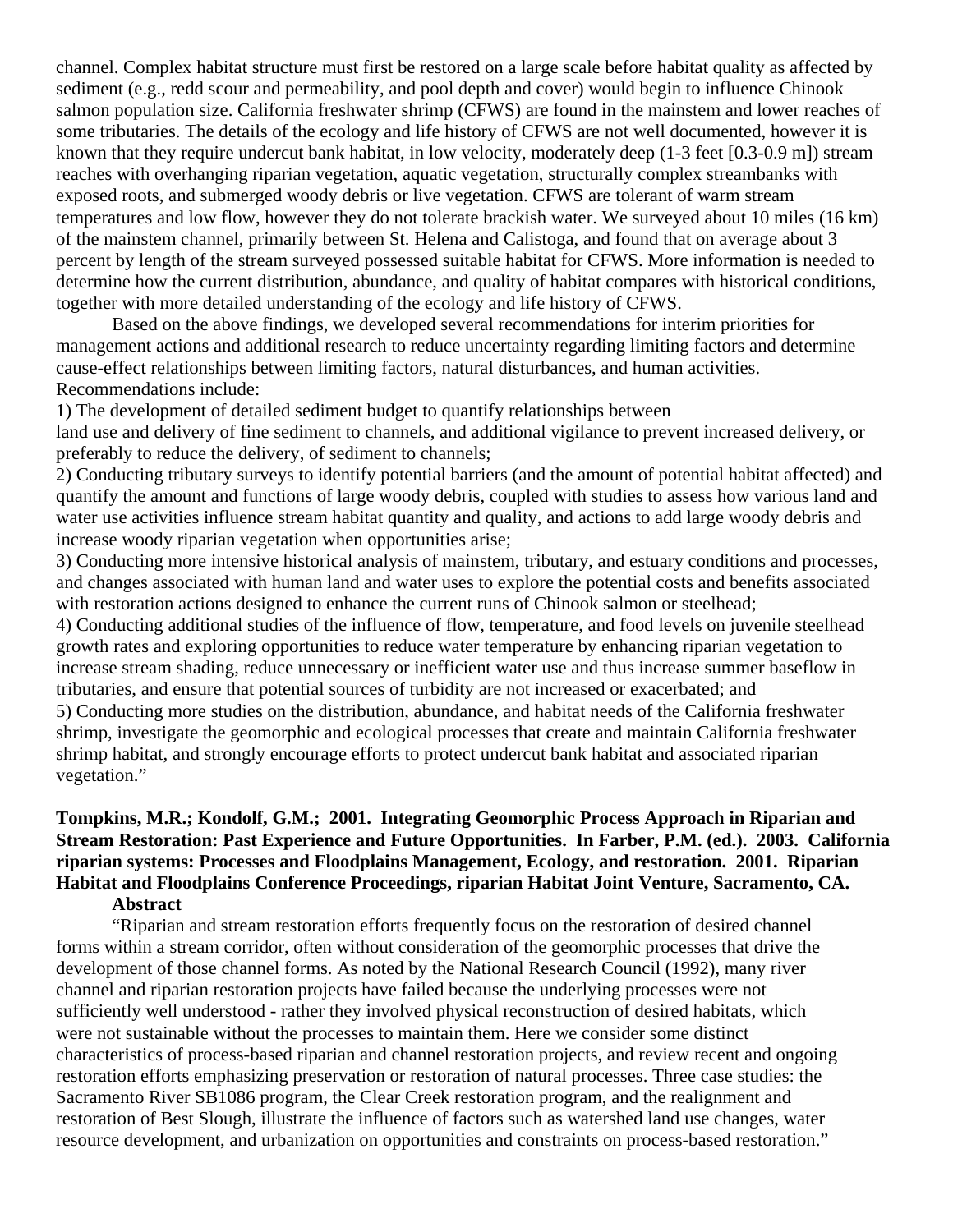## **West Coast Chinook Salmon Biological Review Team. 1999. Status Review Update for Four Deferred ESUs of Chinook Salmon: Central Valley Spring Run, Central Valley Fall and Late-Fall Run, South Oregon and California Coastal, and Snake River Fall Run. U.S. Department of Commerce. National Oceanic and Atmospheric Administration. Seattle, WA. July 16, 1999.**

#### **Summary**

 "The Biological Review Team (BRT) for the updated west coast Chinook salmon status review met in Seattle, 22-24 June 1999 to discuss new information received regarding the status of four evolutionarily significant units (ESUs) under the Endangered Species Act (ESA) and reevaluate the ESU designations and risk determinations.

 All four of the ESUs considered were proposed for listings under the ESA by NMFS (1998a) in early 1998. Two of the ESUs were proposed for threatened listings (Central Valley Fall- and Late-Fann Run and southern Oregon and California Coastal Chinook SalmonESUs), one was the modificzation of an ESU already listed as threatened (Snake River Rall-Run Chinook Salmon ESU), and one was proposed as endangered (Central Valley Spring-Run Chinook Salmon ESU). The final conclusions of the BRT are summarized below."

#### **c. Juvenile abundance\_adult catch and escapement\_migration\_environmental assessment**

#### **Brown, R.; Chapell, E. 1999. Chinook Salmon Catch and Escapement. Spring 1999. Interagency Ecological Program Newsletter. p. 38 - 41. Sacramento, CA.**

 Discusses PFMC actions, Central Valley Chinook salmon annual abundance index, ocean commercial and recreational catches, Sacramento Valley escapements, American, Feather, and Yuba River escapements, San Joaquin system escapements, and spring and winter run escapements.

## **Brown, R.; Chapell, E. 2000. Chinook Salmon Catch and Escapement. Spring 2000. Interagency Ecological Program Newsletter. p. 38 - 41. Sacramento, CA.**

 Discusses PFMC actions, Central Valley Chinook salmon annual abundance index, ocean commercial and recreational catches, Sacramento Valley escapements, American, Feather, and Yuba River escapements, San Joaquin system escapements, and spring and winter run escapements.

# **Hallock, R.J.; Elwell, R.F.; Fry, D.H. jr. 1970. Migrations of Adult King Salmon Oncorhynchus tshawytscha in the San Joaquin Delta as Demonstrated by the use of Sonic Tags. Fish Bulletin No. 151. California Department of Fish and Game.**

#### **Abstract**

 "Each fall, king salmon, Oncorhynchus tshawytscha, bound for the Sacramento and San Joaquin River systems, pass through the Sacramento-San Joaquin Delta. Starting in 1961, salmon runs of the San Joaquin, but not of the Sacramento, suffered a disastrous collapse, probably due to water conditions in the San Joaquin part of the Delta. A partial recovery started in 1964. An annually recurring oxygen block caused by pollution in the south-eastern part of the Delta, plus reversal of direction of flow in all three major north-south channels of the San Joaquin (southern) part of the Delta, were believed responsible for the collapse. In the eastern channel, flow reversal which lasts into the salmon migration period occurs only in exceptionally dry falls such as 1961; in the other channels it occurs annually. Reversal is caused by operation of a 4,600 cfs capacity pumping plant which pulls Sacramento River water south through channels that normally carry San Joaquin water north. From 1964 through 1967, salmon tagged with sonic tags were released in the central part of the Delta to determine their reaction to low oxygen levels and reversed flows. Electronic equipment enabled us to follow tags by boat and to record their movement past fixed points. Salmon avoided water with less than 5 ppm dissolved oxygen by staying farther downstream until the oxygen block cleared. Temperatures over 66° F. had a similar but less sharply defined effect. In 1964, pumped water and partial closure of one major west-flowing channel were used to force extra water through the polluted area and break up the oxygen block. At present pumping rates, this method is practical in dry years, but is not needed in normal or wet years. Relatively few fish used either of two western channels which had reversed flows but would have led them to their destination. The pattern of salmon movement is complicated by a large flow of Sacramento River water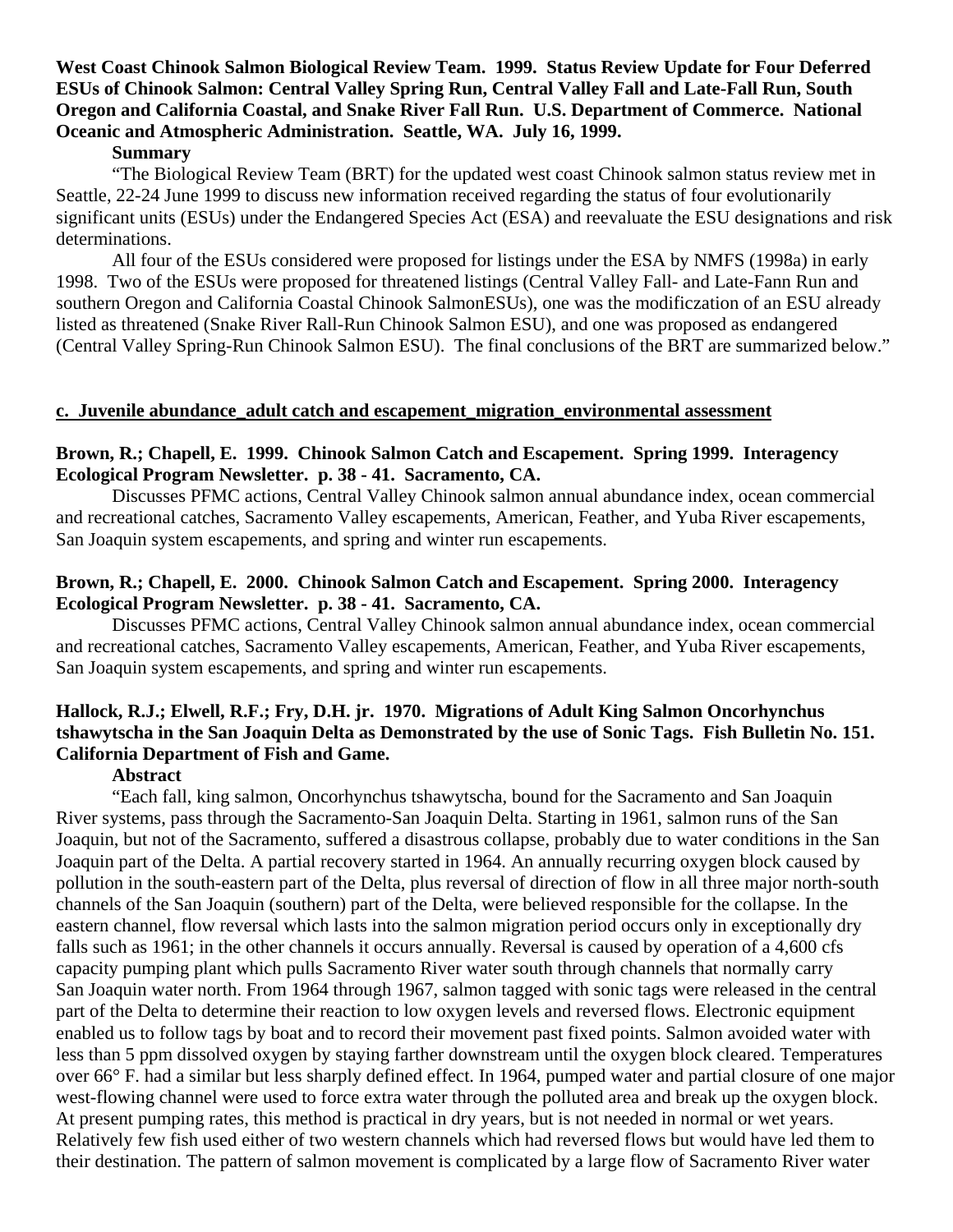which diverts through the Delta Cross Channel and Georgiana Slough and flows successively through the Mokelumne and San Joaquin Rivers and back into the Sacramento. Some Sacramento salmon go upstream by this route. A second large pumping plant (10,000 cfs capacity) has recently been completed, and will greatly increase flow reversal problems until a closed canal system (such as the proposed Peripheral Canal) is used to conduct Sacramento River water to the two large pumping plants."

#### **McLain, J. 2000. Juvenile Chinook Salmon Relative Abundance and Real Time Protection. Spring 2000. Interagency Ecological Program Newsletter. p. 31 - 34. Sacramento, CA. Introduction**

 "The U.S. Fish and Wildlife Service (USFWS) monitors the abundance and distribution of juvenile chinook salmon (Oncorhynchus tshawytscha) in the lower Sacramento and San Joaquin rivers, Delta, and San Francisco and San Pablo bays using the beach seine. In addition, trawling is conducted at Sacramento and Mossdale to document the movement of juveniles into the Delta (from the Sacramento and San Joaquin basins respectively) and at Chipps Island to document the relative density of juveniles leaving the Delta.

Following is a discussion of relative abundance during the 1999 field season as well as a brief discussion of winter run and spring-run yearling protection efforts between October and March of the 1999 field season."

## **McLain, J.; Burmester R. 1999. Juvenile Chinook Salmon Relative Abundance and Real Time Protection. Spring 1999. Interagency Ecological Program Newsletter. p. 31 - 34. Sacramento, CA. Introduction**

 "Juvenile chinook salmon abundance and distribution is monitored by beach seine in the lower Sacramento and San Joaquin rivers, the Sacramento-San Joaquin Delta, and San Francisco Bay. In addition, trawling at Sacramento and Mossdale is conducted to document the movement of juveniles into the delta. Trawling at Chipps Island is conducted to document the relative density of juveniles leaving the delta."

#### **Snider, B.; Reavis, B.; Hill, S. 2001. 2000 Upper Sacramento River Winter-run Chinook Salmon Escapement Survey; May - August 2000. Stream Evaluation Program, Technical Report No. 01-11. April 2000. California Department of Fish and Game. Environmental Services Division. Summary**

 "The California Department of Fish and Game's Stream Evaluation Program and the U.S. Fish and Wildlife Service's Red Bluff Fish and Wildlife Office jointly conducted a winter-run chinook salmon Oncorhynchus tshawystcha escapement survey in the upper Sacramento River during spring-summer 2000 to acquire data on abundance, age and sex composition of the spawner population, pre-spawning mortality, and temporal and spatial distribution of spawning activity. This was the fifth consecutive year that a winter-run escapement survey was conducted as part of a multi-year investigation to determine salmon habitat requirements in the Sacramento River system. The survey was conducted from 3 May through 29 August 2000. It covered the uppermost 14 miles of the Sacramento River accessible to migrating salmon, from river mile 288 (RM 288) upstream to Keswick Dam (RM 302).

 Flows ranged from 8,400 cubic feet per second (cfs) on 12-13 May to 15,700 cfs on 26-27 July. Secchi disk depths (water transparency) ranged from 8.7 ft on 3-4 May to 20.0 ft on 10-11 August. Water transparency was much greater than during previous surveys providing more favorable survey conditions. Water temperature fluctuated from 51°F to 54°F during the survey. The peak in fresh carcasses observations occurred between 11 and 30 June 2000 indicating that spawning activity peaked during the first two weeks of June (2 weeks prior).

 A total 2,482 carcasses (1,091 fresh and 1,391 decayed) was collected. Based on data from measured fresh carcasses (n=1,048), 97.3% of the population were adults and 2.7% were grilse. Overall, 18.2% of measured fresh carcasses were male and 81.8% were female; 16.6% of the adults were male and 83.4% were female. All of the 854 females checked for egg retention had completely spawned. Four adipose-tin-marked carcasses were collected; only one coded-wire tag (CWT) was recovered. The CWT was taken from a 1995 brood year late-fall run released from Coleman National Fish Hatchery.

 A carcasses tag-and-recapture survey was used to estimate spawner escapement. A total of 1,053 fresh adult carcasses was tagged and 469 were subsequently recovered (45%). Three mark-and-recapture models were applied to the survey results and compared. The Petersen model was applied using the tag-and-recovery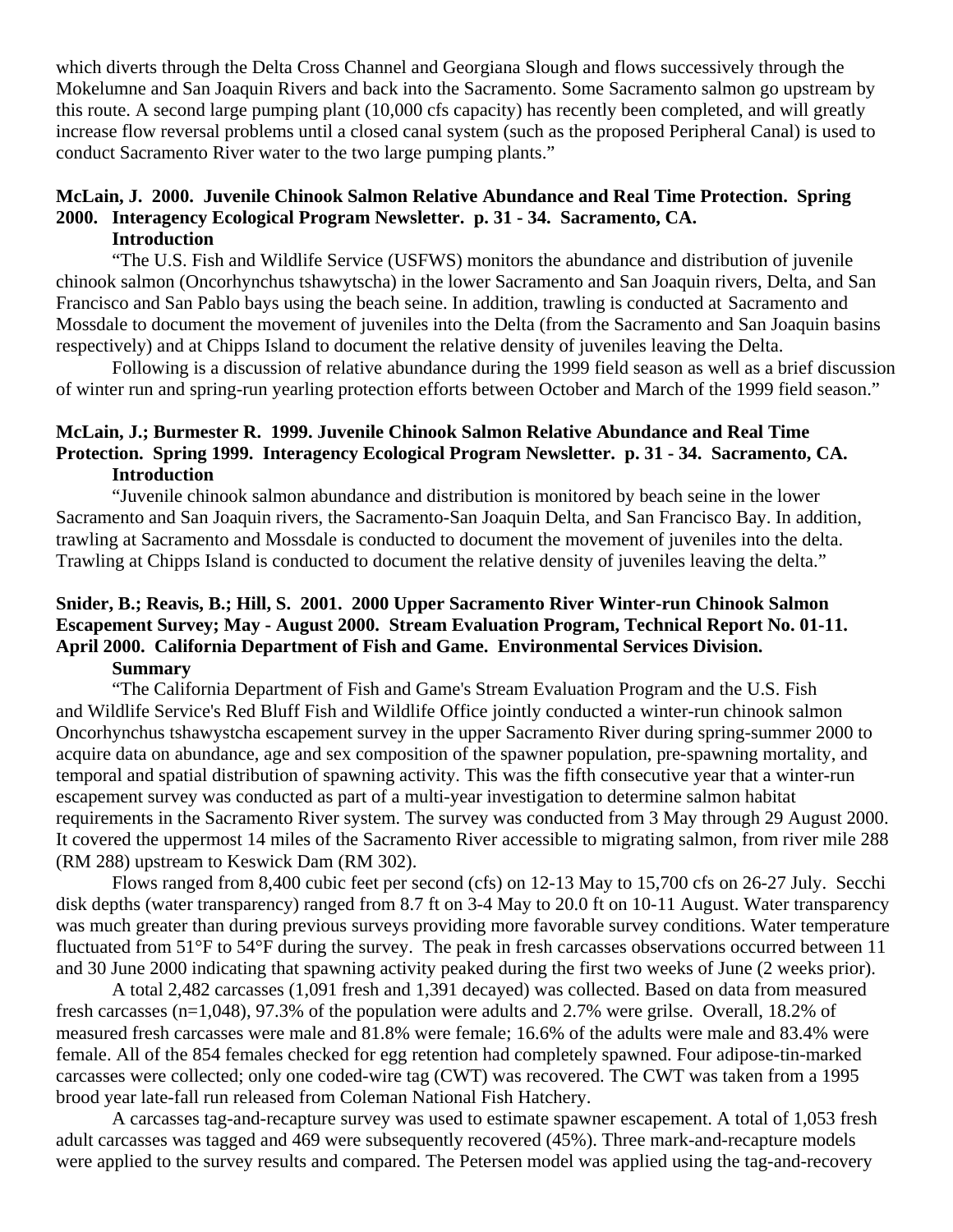data for adult-sized, fresh carcasses to estimate the adult, winter-run escapement. Total escapement (adult and grilse) was estimated by expanding the adult estimate in proportion to the adult carcass composition in the fresh carcass sample (97.3%). The total population estimate was 6,670 including 6,492 adults and 178 grilse. Similar application of the Schaefer model yielded a total escapement population estimate of 5,707 (5,555 adult and 152 grilse). Application of the Jolly-Seber model and both fresh and decayed carcass data yielded a total escapement estimate of 4,343 (4,227 adult and 116 grilse).

 The effective spawner population (e.g., total number of females that spawned) was estimated by applying the total composition of females (81.8%) and the percentage of completely spawned females (100%) to the three escapement estimates. Total effective spawner population estimates were 5,454 (Petersen estimate), 4,667 (Schaefer estimate), and 3,551 (Jolly-Seber estimate). In comparison, the effective spawner population estimate using winter-run count data collected at Red Bluff Diversion Dam was 517 (43% of the estimated escapement of 1,206 unmarked salmon)."

# **United States Department of Commerce. 2004. Environmental Assessment for the Annual Management Measures for the 2004 West Coast ocean Salmon Fisheries. April 29, 2004. National Oceanic and Atmospheric Administration. Silver Spring, Maryland.**

## **Summary**

 "This action implements the Pacific Fishery Management Council's recommendations for 2004 ocean salmon management measures. Specific fishery management measures vary by fishery and by area. The measures establish fishing areas, seasons, quotas, legal gear, recreational fishing days and catch limits, possession and landing restrictions, and minimum lengths for salmon taken in the U.S. exclusive economic sone (3-200 nm) off Washington, Oregon, and California. The management measures are intended to prevent overfishing and to apportion the ocean harvest equitably among treaty Indian, non-treaty commercial, and recreational fisheries. The measures are also intended to allow a portion of the salmon runs to escape the ocean fisheries in order to provide for spawning escapement and for inside fisheries (fisheries occurring in state internal waters)."

#### **d. Natural production\_escapement\_flow**

#### **Doubling goal graphs showing natural production, escapement, and flow.**

#### **e. Value of commercial and sport landings**

**California Department of Fish and Game. 2003a. Annual Report of Statewide Fish Landings by the Commercial Passenger Fishing Vessel (CPFV) Fleet. 2003. California Department of Fish and Game. Los Alamitos, CA.** 

 The table contains statewide marine landing information for all species taken abord commercial passenger fish vessels.

# **California Department of Fish and Game. 2003b. Poundage and Value of Landings of Commercial Fish into California by Area - 2003. California Department of Fish and Game.**

The table contains statewide marine landings by poundage and value of commercially caught fish.

#### **California Department of Fish and Game. 2003c. Poundage and Value of Landings by Port, Monterey Area During 2003. California Department of Fish and Game.**

 The table contains marine landings by poundage and value of commercially caught fish in the Monterey area.

# **California Department of Fish and Game. 2003d. Poundage and Value of Landings by Port, San Francisco Area During 2003. California Department of Fish and Game.**